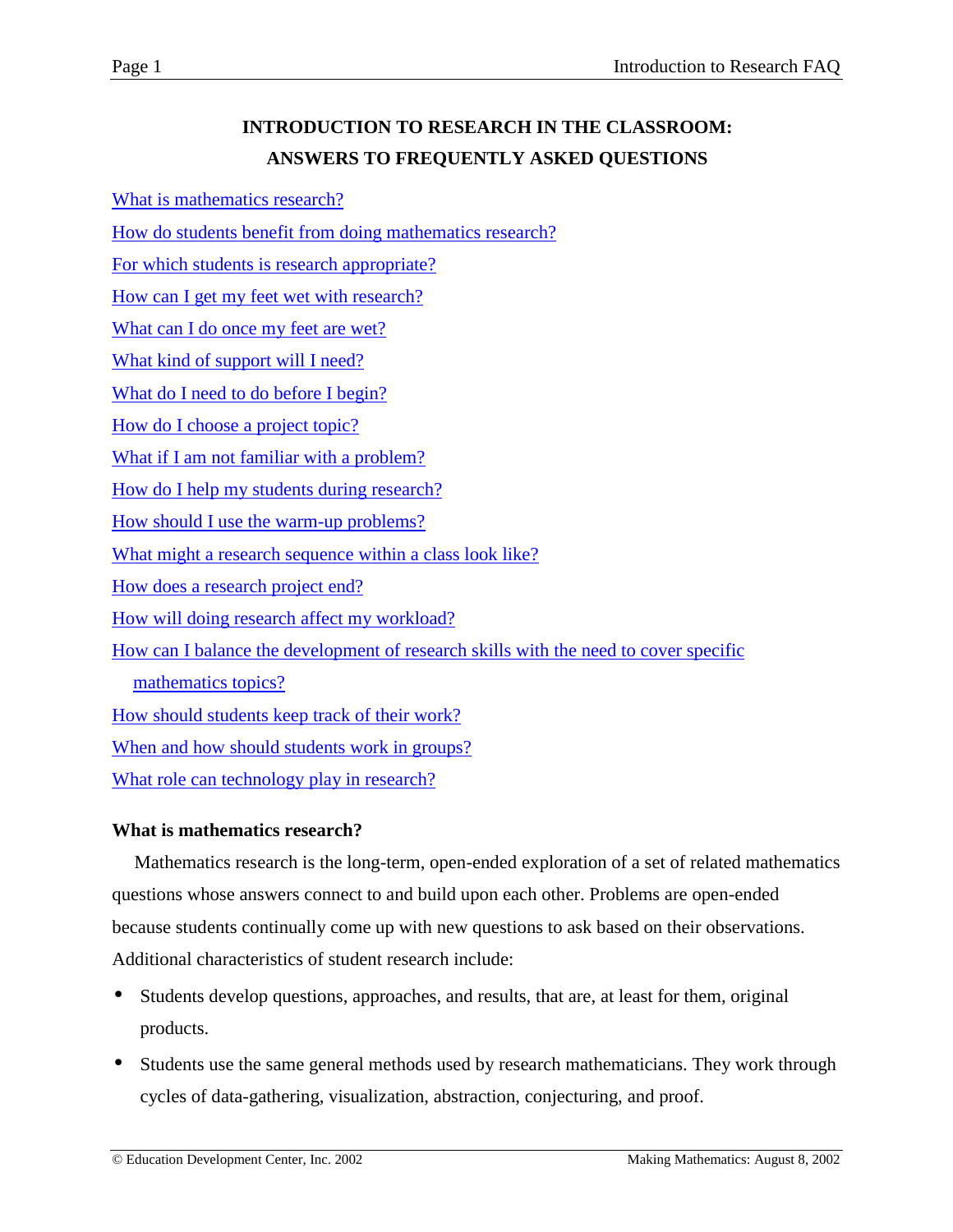- <span id="page-1-0"></span>• Students communicate mathematically: describing their thinking, writing definitions and conjectures, using symbols, justifying their conclusions, and reading mathematics.
- When the research involves a class or other group, the students become a community of mathematicians sharing and building on each other's questions, conjectures, and theorems.

## **How do students benefit from doing mathematics research?**

Mathematics research influences student learning in a number of ways:

- Research provides students with an understanding of what it means to do mathematics and of mathematics as a living, growing field.
- Writing mathematics and problem-solving become central to student's learning.
- Students develop mastery of mathematics topics. Philosopher and educator **John Dewey** claimed that we don't learn the basics by studying the basics but by engaging in rich activities which require them. Research experiences require the repeated application of technical skills in the service of looking for patterns and testing conjectures (e.g., factoring and graphing polynomials for the [Patterns in Polynomials](http://www2.edc.org/makingmath/mathprojects/patternsPoly/patternsPoly.asp) project). It is this repetition, in the context of motivating and meaningful problems, that leads to greater understanding and retention of mathematics skills. During an investigation, students make connections between ideas that further enhance retention.
- Students develop their own mathematical aesthetic as they practice making choices about which aspects of a problem to investigate.
- Students develop both confidence as mathematical thinkers and enthusiasm to do more mathematics. The creativity, problem-solving, surprises, and accomplishments that are part of research help to answer students' questions about the value of studying mathematics. They are studying new methods so that they can answer their own questions. They are learning in order to do work that they care about at that moment (and not for a test or some far-off future task).
- Doing research is challenging and can be frustrating. Students' commitment to persistence and tolerance for frustration grow as they are supported, encouraged, and given repeated opportunity to think about and succeed with problems over days and weeks.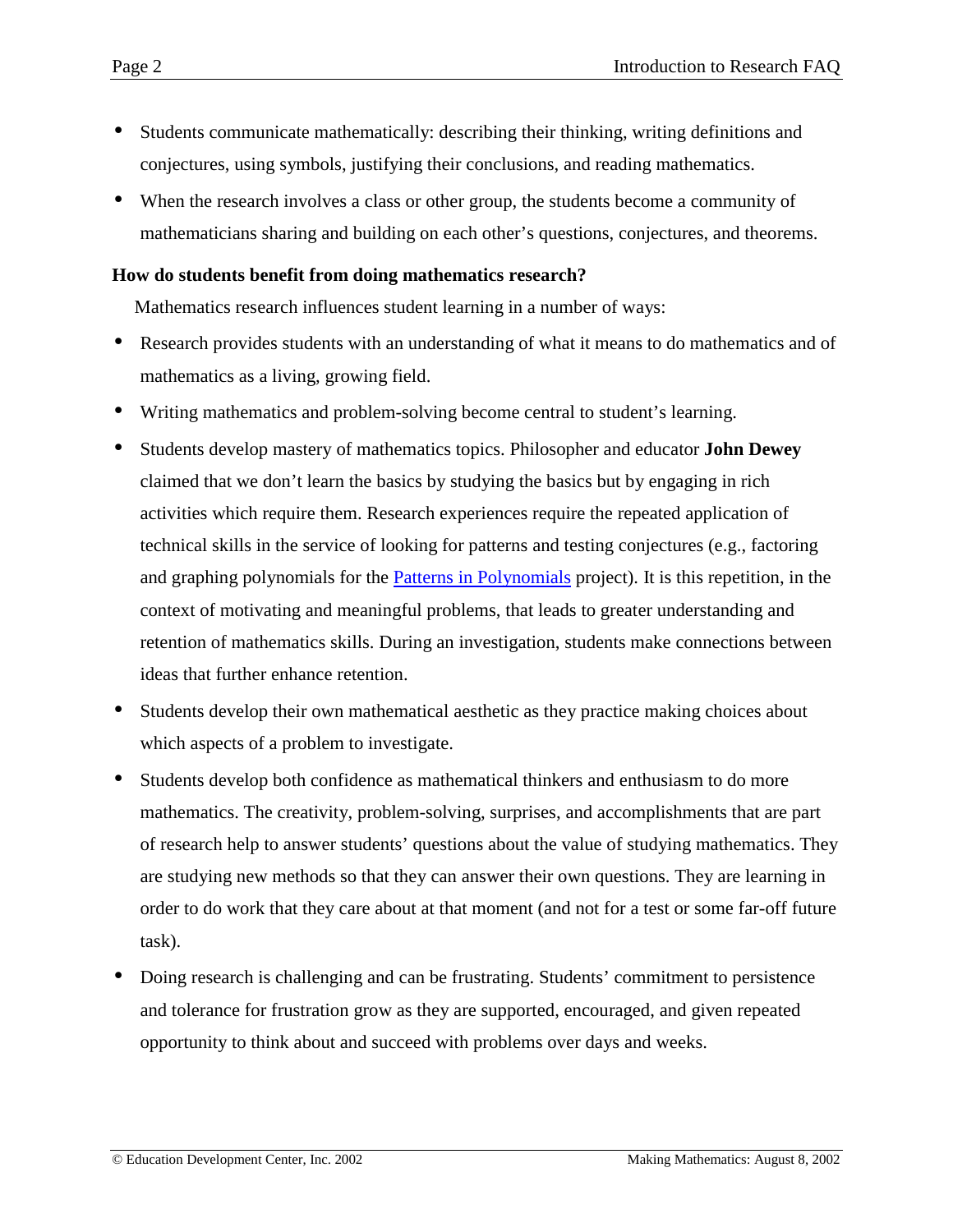<span id="page-2-0"></span>• Students learn to distinguish between different levels of evidence and to be skeptical in the face of anecdotal evidence. The habit of looking for counterexamples to claims is a core skill for critical thinkers in all aspects of life.

### **For which students is research appropriate?**

This question is usually more bluntly framed as "Can kids really do this?!" The experience of teachers in all types of school settings is that *all* children can successfully engage in mathematics research. *Making Mathematics* teachers have undertaken research with urban, rural, and suburban students from grades 4 through 12. They have guided at-risk, honors, and English as a Second Language (ESL) classes through projects lasting from a few weeks up to a year. Students in math clubs, individual students, and home-schooled students have carried out successful investigations. One of our teachers first introduced research to her honors seventh graders. Once she was confident in her own experience, she tried the same project with two low-tracked eighthgrade sections. The quality of the questions, experimenting, reasoning, and writing was excellent in all three sections and indistinguishable between the honors and non-honors students. Research drew upon a richer array of student abilities than were assessed for tracking purposes.

Research can thrive in a heterogeneous class of students if you pick a project that does not require a lot of background to get started but which also inspires sophisticated questions. Students will pose problems at a level that is both challenging and appropriate for them.

### **How can I get my feet wet with research?**

Making Mathematics teachers have been most comfortable trying research for the first time with one of their "stronger than average" sections. Some teachers have begun work with one or more interested students as part of a mathematics club or independent seminar. The purpose of these first excursions has been for the students to become familiar with the research process and for the teacher to see how students respond to lengthy, open-ended problem-solving.

Popular starting projects have been [Trains,](http://www2.edc.org/makingmath/mathprojects/trains/trains.asp) [Connect the Dots,](http://www2.edc.org/makingmath/mathsettings/connect/connect.asp) [Hilgemeier's Likeness](http://www2.edc.org/makingmath/handbook/Teacher/IntroductoryExplorations/IntroductoryExplorations.asp#HilgemeiersLikenessSequence) [Sequence,](http://www2.edc.org/makingmath/handbook/Teacher/IntroductoryExplorations/IntroductoryExplorations.asp#HilgemeiersLikenessSequence) and [Raw Recruits.](http://www2.edc.org/makingmath/mathprojects/recruits/Links/recruits_lnk_1.asp) These projects are good starting points for any secondary group because they quickly inspire observations, conjectures, and new questions ("What if we do this…?") and can get to informal reasoning to justify some of the conjectures within a day or two. This easy entry is due to the familiarity of the content (e.g., counting, arithmetic, shapes).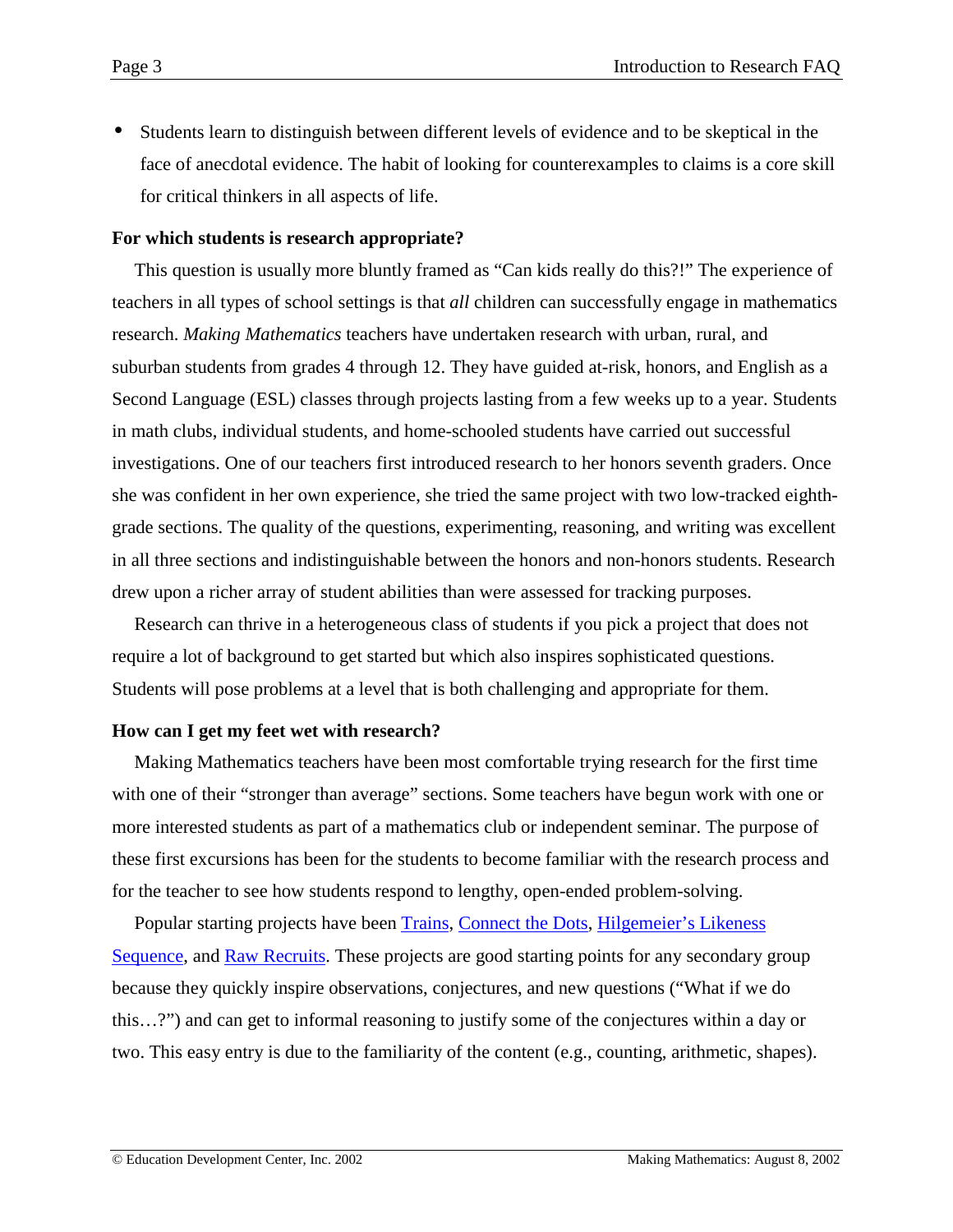<span id="page-3-0"></span>You should commit at least three consecutive class periods at the start of a first investigation in order to maintain the momentum of the experience. You want students to appreciate that the questions are not typical quick exercises, so it is important that they get to wade into the work. Interruptions also make it harder for them to maintain a line of thinking. After the initial burst, you can sustain a project through weekly discussions of work done at home. If a problem is working well, do not be afraid to let kids pursue it for a long period of time. All of these projects have proven to remain challenging and interesting during weeks of student exploration (except for the [Likeness Sequence,](http://www2.edc.org/makingmath/handbook/Teacher/IntroductoryExplorations/IntroductoryExplorations.asp#HilgemeiersLikenessSequence) which works best as a shorter introductory activity for older students).

### **What can I do once my feet are wet?**

If you have tried research with just a few students, try it with a class. If you have begun research with one class, try it with others. Read more chapters of the [teacher handbook](http://www2.edc.org/makingmath/mathproj.asp#rsskil) and integrate some of the supporting activities that focus on particular research skills. The most fun and greatest benefits accrue when research becomes an ongoing strand within a course. One investigation gives us a taste of research. When we engage in research regularly, we hone our intuitions about what approaches to attempt at each juncture in the process. Additionally, students who do research periodically start to apply to all of their mathematics studies the habits of extending questions, conjecturing, looking for patterns, generating confirming and counterexamples, and checking their reasoning carefully.

When students become really excited about doing mathematics and want to try a long-term project, you can form a seminar or club to support them as they work on one topic for a semester or more. Meetings can alternate between discussing the students' progress with their questions and studying specific research skills (e.g., [proof techniques,](http://www2.edc.org/makingmath/handbook/teacher/proof/proof.asp#ProofMethods) [writing definitions,](http://www2.edc.org/makingmath/handbook/teacher/Definitions/Definitions.asp#WritingDefinitions) etc.).

Problem-posing is central to long projects. Once a student has solved an initial question, they should look for extensions of the question that build on their work. They will discover that research problems can last forever. Each new piece of work can spawn many more questions for research. However, students need to be thoughtful about the research agenda that they pursue. Endless generalizations and extensions of a problem may not yield a satisfyingly cohesive research product. For example, the many cow problems listed in the problem-posing chapter are all related by context and type, but they may not produce some larger vision that makes the solving of the next cow problem easier. There may be no interesting *theory* of cow problems and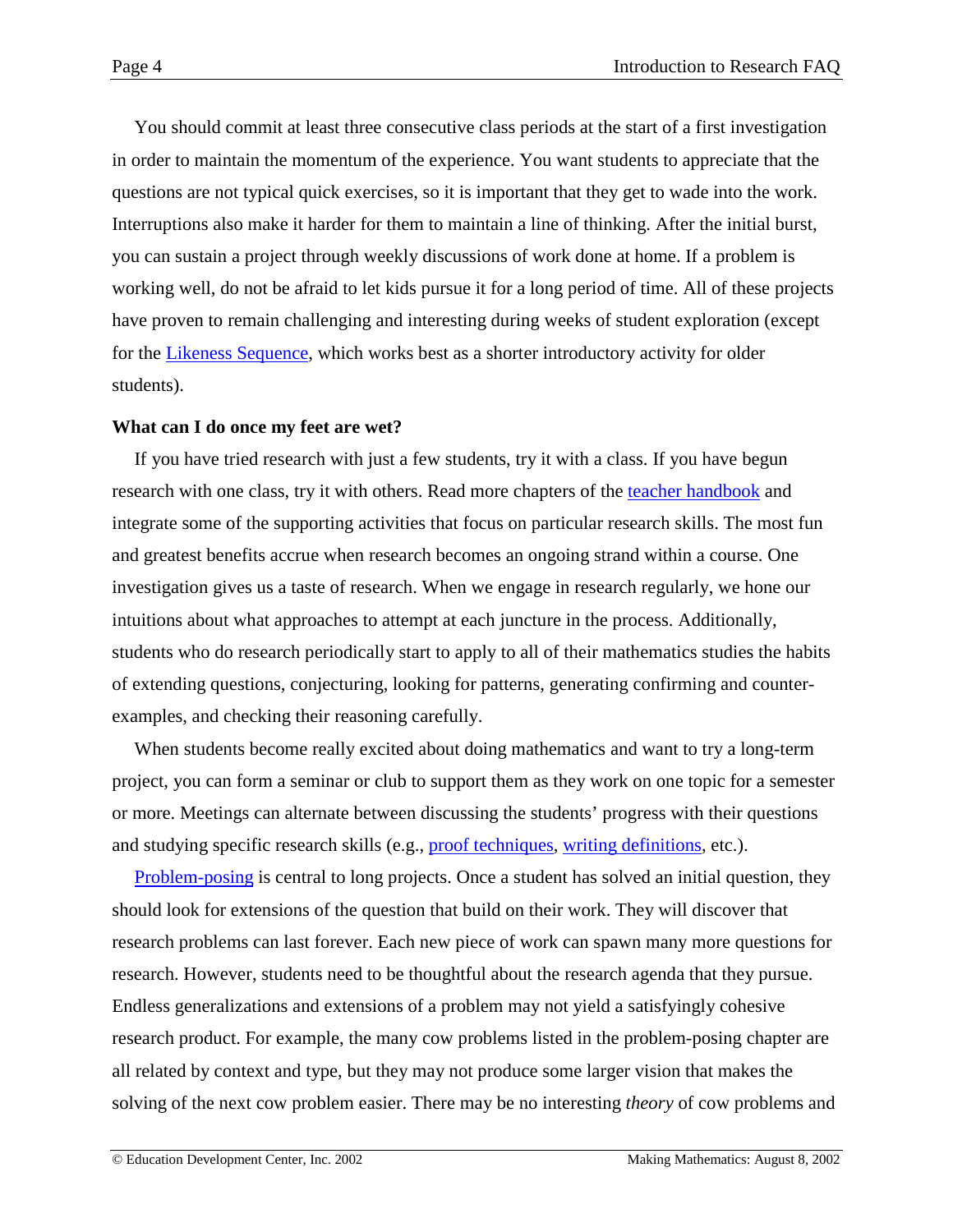<span id="page-4-0"></span>ultimately one does not just want a bag of problems but a connected whole with overarching patterns and methods that recur throughout many of the questions and solutions.

# **What kind of support will I need?**

Many teachers independently introduce research into a class. Your work will have greater impact on students if they encounter research in all of their mathematics classes. Both for that reason and in order to feel less isolated as you experiment, it is helpful to recruit one or more colleagues to try out research along with you. Share ideas and observations and even visit each other's classes on days when the students are doing research. Talk with your department head or supervisor to garner support for your efforts.

If you want an advisor for yourself or an outside audience for the work that your students do, you can contact the mathematics or mathematics education department at a local college and ask if any of the professors would be willing to serve as a mentor (either via email, phone, or in person) for you and your class. We have also found good mentors contacting corporations that employ scientists and mathematicians. Your mentor may just communicate with you or she may be willing to read updates or reports from the students and provide responses. You should make these exchanges via your email account—parental consent is required by law for direct internet communication. Be sure to let any prospective mentor know what your goals and expectations are for the students and for their involvement.

Mentors can help in a number of ways. They can:

- Help pick an area of inquiry and establish goals.
- Make suggestions about next steps (e.g., when to apply a research technique or content area, whether to redirect a class' s efforts).
- Ask clarifying questions about the student' s mathematical statements.
- Help students learn how to prove their claims.
- Study and reflect upon student work with you.
- Provide an authentic outside audience for student efforts.
- Provide emotional support such as encouragement, perspective, and advice.
- Identify resources.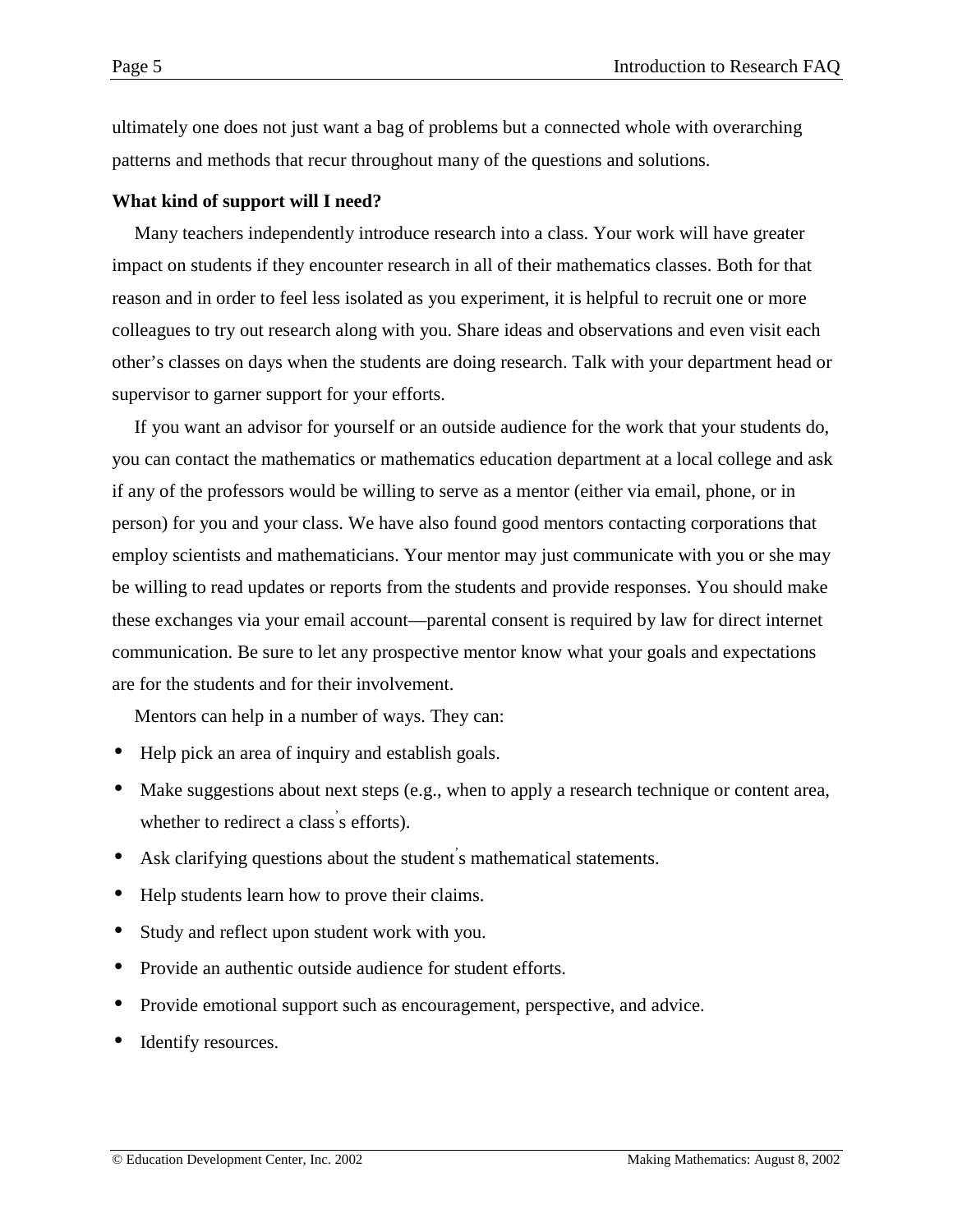# <span id="page-5-0"></span>**What do I need to do before I begin?**

- If you have never done any mathematics research yourself, it is time to join in! Find a colleague, pick a *Making Mathematics* project, and start your work looking for patterns, trying to state clear conjectures, searching for proofs or disproofs, and studying new, related problems (read about the [Research Process](http://www2.edc.org/makingmath/handbook/teacher/IntroductoryExplorations/IntroductoryExplorations.asp#ResearchProcessDiagram) in the [Introductory Explorations](http://www2.edc.org/makingmath/handbook/teacher/IntroductoryExplorations/IntroductoryExplorations.asp) chapter and work through the [Conjectures](http://www2.edc.org/makingmath/handbook/teacher/Conjectures/Conjectures.asp) and [Proof](http://www2.edc.org/makingmath/handbook/teacher/Proof/Proof.asp) chapters together as well). Many *Making Mathematics* teachers have found the summer a good time for professional growth via a research project.
- Your commitment to doing research will be clearer and more resilient if you first list your goals for your students and decide what role research plays in reaching those goals (see [Setting and Sharing Goals\)](http://www2.edc.org/makingmath/handbook/teacher/SettingAndSharingGoals/SettingAndSharingGoals.asp). If you come to feel that research is a necessary outcome of studying mathematics, then your questions will shift from "*can* I do this?" to "*how* can I do this?"
- Decide what your goals for your initial foray are (e.g., each group will be responsible for posing and resolving one question or students will each have their own conjecture) and how much time you plan to spend on the project.
- Pick a project topic.
- Since research is unfamiliar to many parents and administrators, you may want to anticipate any questions that will arise by discussing your plans ahead of time. You can send a [letter](http://www2.edc.org/makingmath/handbook/teacher/Introduction/Introduction.asp#Letter) home to parents that helps them to understand what you will be doing and why. You or your department head can talk with your principal about your goals for your students.

# **How do I choose a project topic?**

Choose projects that are at the right level of challenge for your students. For novice student researchers, it is preferable if the focus is on learning about the research process. Projects that involve familiar content allow for a gentle introduction and for the greatest possibility of multiple interpretations and avenues of exploration that draw upon well-developed student understandings. When students can jump in fast, they are more likely to work through the [research cycle](http://www2.edc.org/makingmath/handbook/teacher/IntroductoryExplorations/IntroductoryExplorations.asp#ResearchProcessDiagram) more than once and grasp the iterative and open-ended nature of research. We describe these projects as having a low threshold and a high ceiling—every student can participate and there is lots of room for the most advanced students to find challenging questions.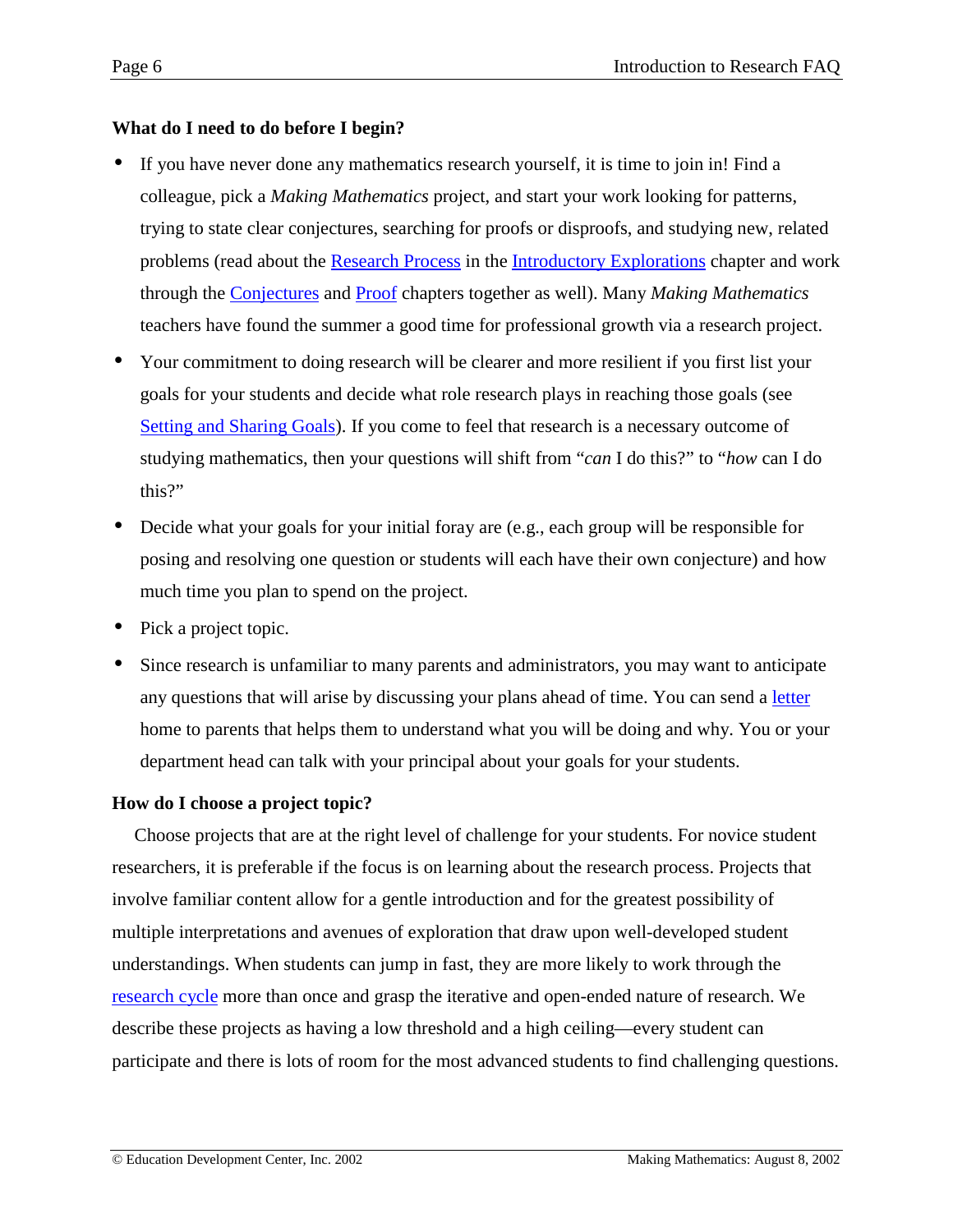<span id="page-6-0"></span>As students gain experience with research, they will be more confident and ready to tackle questions involving less familiar areas of mathematics. It is at this point that it will be easier to have students learn new mathematics topics in the context of research. This combination will allow you to give students practice developing important mathematical habits of mind while covering the content required of a given course (see [How can I balance the development of](#page-12-0) [research skills with the need to cover specific mathematics topics?](#page-12-0) below).

Certain projects are particularly inspiring for students because of their visual appeal. For example, the pictures that emerge during the [Patterns in Pascal's Triangle](http://www2.edc.org/makingmath/mathprojects/pascal/pascal.asp) or [Inspi](http://www2.edc.org/makingmath/mathprojects/inspi/inspi.asp) investigations can catch students' attention and stimulate them to look for the underlying explanations of what they see. See Alan Schoenfeld's discussion of criteria for good problems at [http://www](http://www-gse.berkeley.edu/Faculty/aschoenfeld/WhatDoWeKnow/What_Do_we_know02.html)[gse.berkeley.edu/Faculty/aschoenfeld/WhatDoWeKnow/What\\_Do\\_we\\_know02.html](http://www-gse.berkeley.edu/Faculty/aschoenfeld/WhatDoWeKnow/What_Do_we_know02.html) ).

You need to consider your own comfort level when picking a project as well. You may want to spend some time working on and familiarizing yourself with the questions before you introduce them to the class. Do not feel that you have to have the entire project mastered. Once students get working, they invariably raise questions that none of us anticipate, so it is impossible to figure out all of the answers ahead of time (see [What if I am not familiar with a](#page-7-0) [problem?](#page-7-0) below and [Being a Role Model](http://www2.edc.org/makingmath/handbook/teacher/StuckAndUnstuck/StuckAndUnstuck.asp#BeingARoleModel) in [Getting Stuck, Getting Unstuck\)](http://www2.edc.org/makingmath/handbook/teacher/StuckAndUnstuck/StuckAndUnstuck.asp).

If you are working with a small number of students, you may want to have them pick the project. One advantage to giving students a choice is that they will feel more motivated having picked a question that most interests them. They will also see that you want them to develop their own personal mathematical tastes. It is better if at least two or three students work on a given project so that they can share ideas with each other. We have, however, seen many cases of individual students working productively on problems that they have chosen or posed themselves.

Finally, one or more students may come to you with an original question or you can invite students to pose their own questions (see **Problem Posing**). Students who tackle their own questions are coming into their own as mathematicians, but there is a caveat that accompanies such an endeavor. Since the problems are original, it may not be clear ahead of time if they are too difficult for the student. Similarly, the examples may not turn out to follow any recognizable patterns or yield any conjectures. Original questions do not come with guarantees.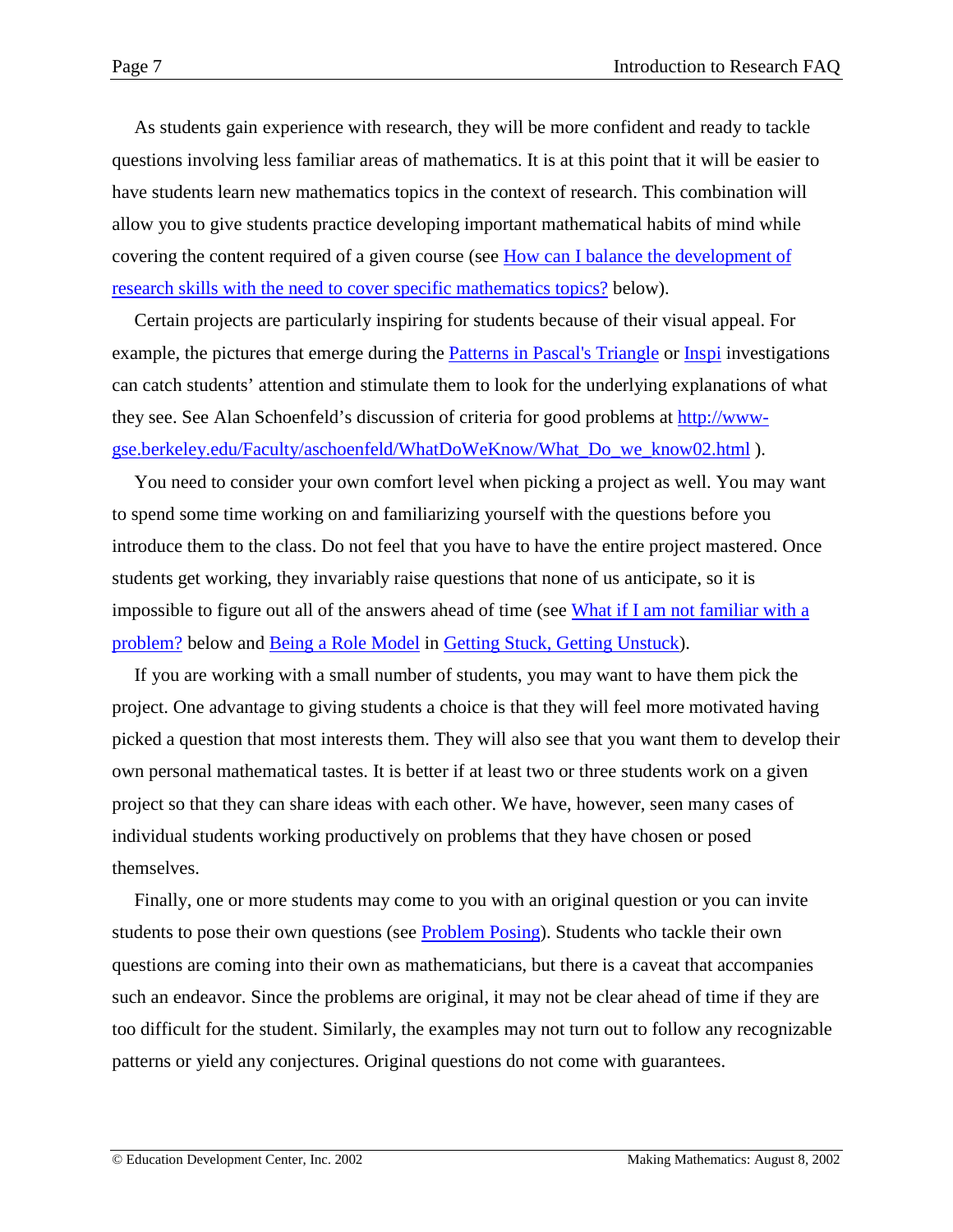# <span id="page-7-0"></span>**What if I am not familiar with a problem?**

Perhaps the greatest anxiety that teachers express about doing research is that they themselves may not be able to answer the questions that students are exploring. As noted [above,](#page-6-0) we cannot expect to know all of the answers to all questions, nor should we portray ourselves in that light. It is not our job to answer all of questions that students might pose—it is our job to model for them the questions that they should be asking themselves when they are having difficulty making progress (see [Getting Stuck, Getting Unstuck\)](http://www2.edc.org/makingmath/handbook/teacher/StuckAndUnstuck/StuckAndUnstuck.asp). We have, in fact, been unable to answer numerous problems posed by our researching students, in part because they have had much more time to think about each question than we have and in part because some have been quite hard (and remain unsolved). Consider the following note from a mentor to a teacher who had just finished a research unit with her class:

> So much of the stuff you write about—"they no longer needed me to validate their work... they saw how much more complicated the problem became..."—that's all so important in understanding how mathematics really works. If you're trying to work on a problem that's new, no one *can* validate you're work because you're the first one to try it! *You* have to figure it out, convince yourself, and then convince others.

For every project that a class investigates, the students should have a running list of conjectures that they have not yet proven or disproven. This will help them see that it is the natural state of mathematics to have open questions with which many researchers are grappling.

# **How do I help my students during research?**

When students are engaged in research, our job is to teach them the stages of the process and to coach them to develop the habits that lead to success. The most common coaching maneuver is to ask a question. The purpose of an inquiry is to model the types of questions that the student should be asking herself and to help the student and her teacher understand what she is doing and why.

The other key to helping your students is to be enthusiastic about their ideas and questions and to be patient when they are stuck. Acknowledge both the satisfactions and the difficulties of research so that students can address the emotions that accompany learning. Because progress in research can take time and come sporadically, it is important that you remove any external stresses when students begin research (unless you are very careful, grading can be a distraction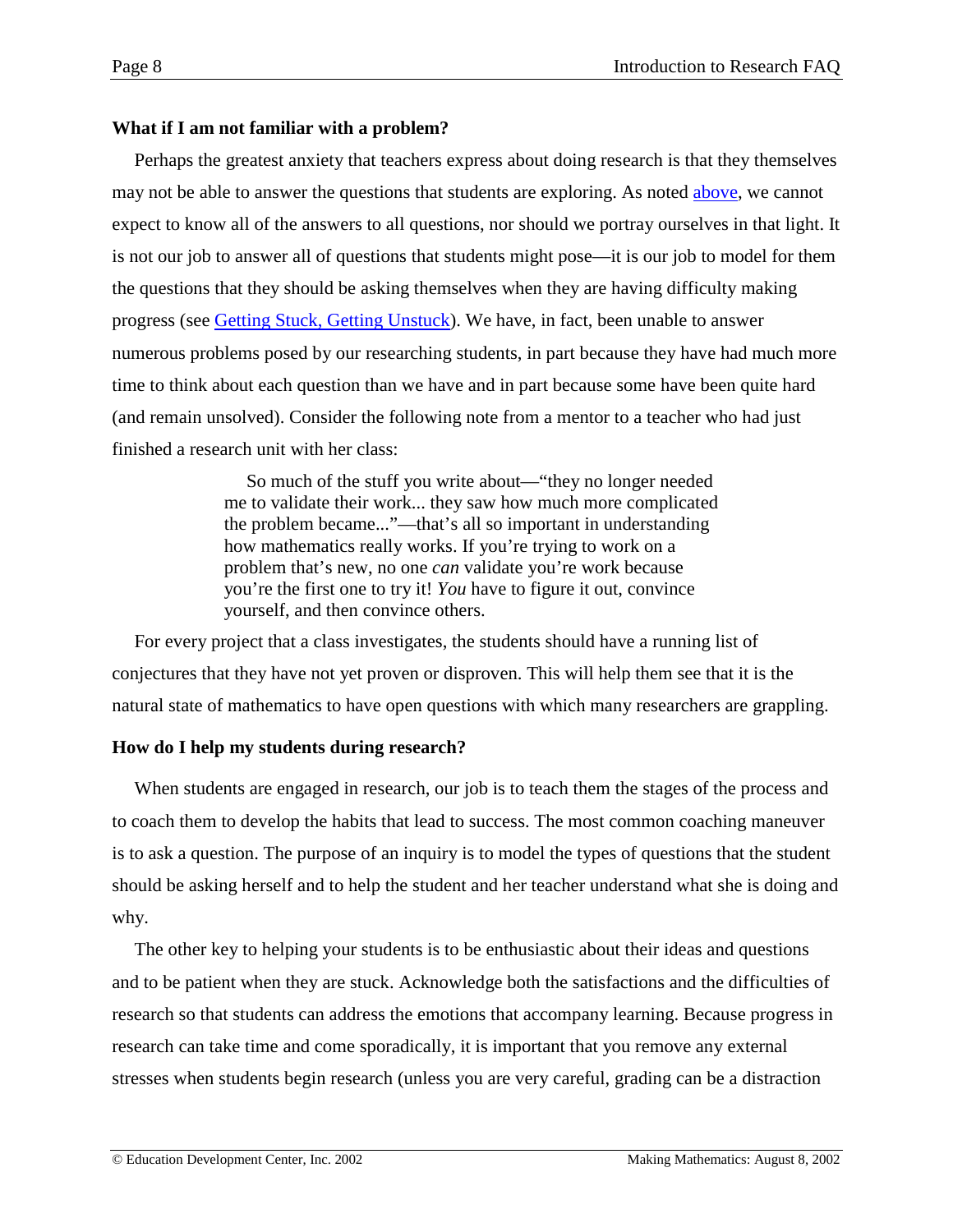and hindrance for novice researchers). Here are some of the basic acts that teachers use when coaching students (note that many of these are just statements of good teaching in general):

- 1. If a student's language is unclear, ask for clarification. Offer edits when appropriate.
- 2. When they exhibit a research skill or approach that has general utility, offer some celebratory language letting them know that they did something important. Then, encourage them to note what they did as a technique for future use.
- 3. If they have a single instance, ask what it might be an instance of, if they can generalize it, and in what direction. For example, when they describe how many ways 2 recruits out of 6 can face the wrong way, ask them what happens if they change the 2 or the 6. Encourage them to look for patterns.
- 4. Whether their analysis of a problem is incomplete or complete, ask them how they know that they have been systematic or rigorous. Help students find their own errors rather than pointing them out directly. Rather than serving as the certifier of results, ask questions ("Why do you think that?" or "How could you get that same answer in a different way?"). Ask regardless of the correctness of a claim so that students develop the habit of always checking their thinking. Have peers check each other's work and provide independent reasons for their support or concern.
- 5. When kids make an interesting observation, note their creativity and ask why their conjecture might be true. Encourage them to seek justifications that convince us that the patterns are genuine and will continue. In short, guide students to prove their claims.
- 6. As they look for explanations, help them distinguish between examples and reasons.
- 7. Suggest natural next steps to help keep students from stalling. If they are stuck because they lack necessary background, you can teach the ideas to them or point them to a resource that they can use to learn the ideas on their own.
- 8. Summarize and organize the different things a group has said in order to give them an overall picture and direct them to the next stage of their work. This step is somewhat more hands-on than is always necessary. Sometimes a mentor asks the students to organize and re-write their efforts to date. In cases where time is limited, this option may make sense.
- 9. If a student has a satisfactory conjecture plus explanation (i.e., a theorem), ask what further generalization or change she might explore.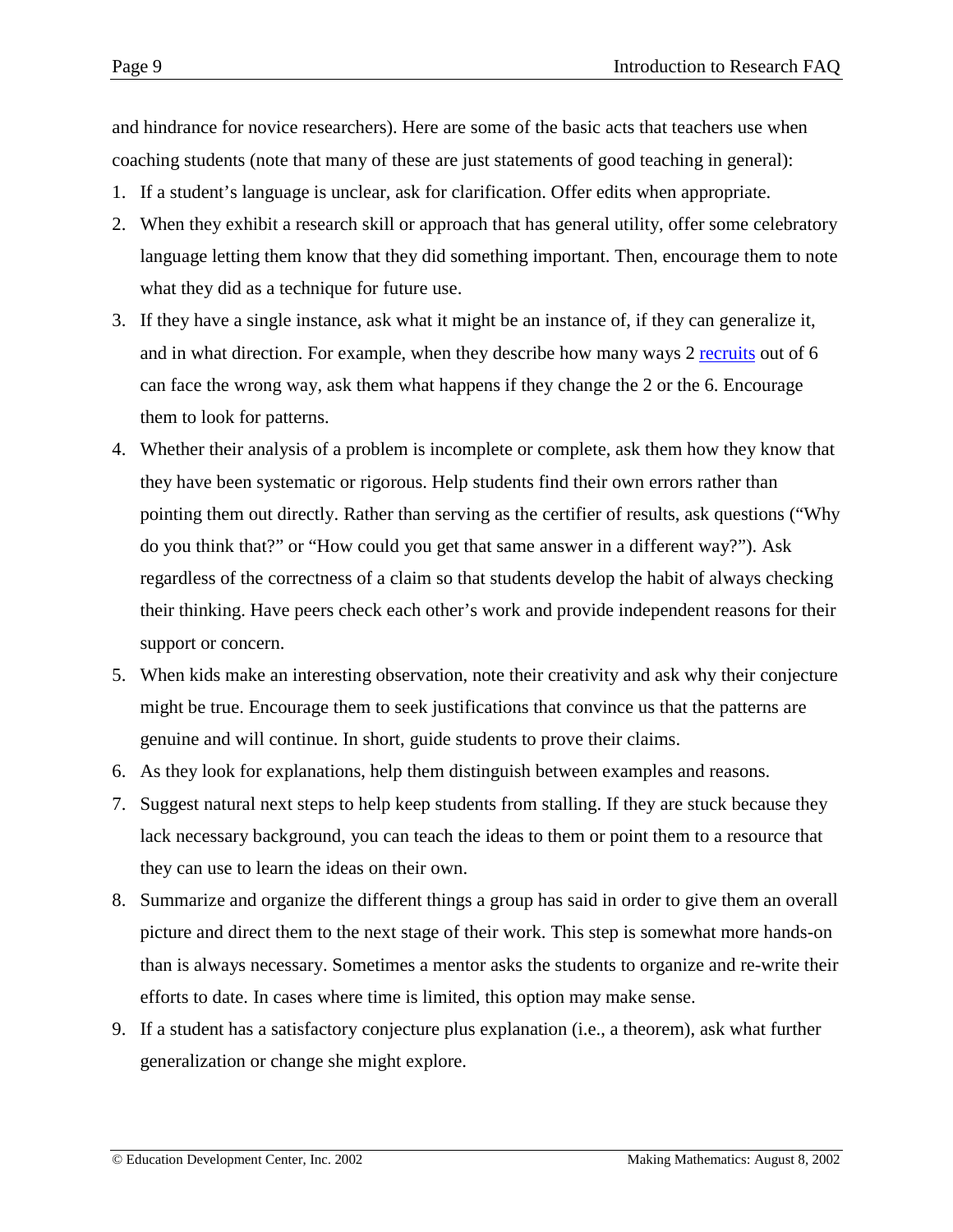- <span id="page-9-0"></span>10. Once groups have made some progress, get them sharing questions, insights, and findings to help build a mathematical community out of different parallel (and sometimes overlapping) investigations.
- 11. Help kids make connections within areas of their investigation as well as to mathematical questions that they are not exploring or may not have heard about.

12. Help decide when it is time for a research experience to wind down or wrap up.

See the [Appendix A](#page-19-0) for mentor comments that exemplify the above list of responses.

### **How should I use the warm-up problems?**

Each Making Mathematics project has associated warm-up problems. Which, if any, you use will depend on the background of your students. Students can start most research projects at an interesting level without work on any of the warm-up problems. In some cases, you may want to use the warm-ups after an initial exploration so that students are thinking about the problems within the context of the main project questions. Certain warm-up problems may turn out to be lengthy research challenges themselves (so gauge your available time accordingly or just use the warm-up as a research question).

### **What might a research sequence within a class look like?**

The teaching notes accompanying the [Connect the Dots](http://www2.edc.org/makingmath/mathprojects/connect/connect.asp) project and [Introductory Explorations](http://www2.edc.org/makingmath/handbook/teacher/IntroductoryExplorations/IntroductoryExplorations.asp) activity can serve as models that you can adapt to other projects. As noted [earlier,](#page-2-0) it is best if you can introduce research with a burst that permits a coherent presentation of the research process before separating discussions with several days of non-research studies.

Once research is underway, each student or group of students may work on different, but related, questions. During whole-class discussion, classmates should describe the different problems that they are exploring. Students should report back on their progress (new questions, conjectures, proofs, etc.) periodically.

At the end of a class session devoted to research, each group should give themselves a homework assignment in their [logbooks.](#page-15-0) You can check these recorded tasks to make sure that the assignments were meaningful and check the subsequent entry in the logbook to make sure that the student made reasonable progress with the tasks. Typical homework challenges include:

- Extend a pattern, generate more data.
- Try to prove a particular conjecture.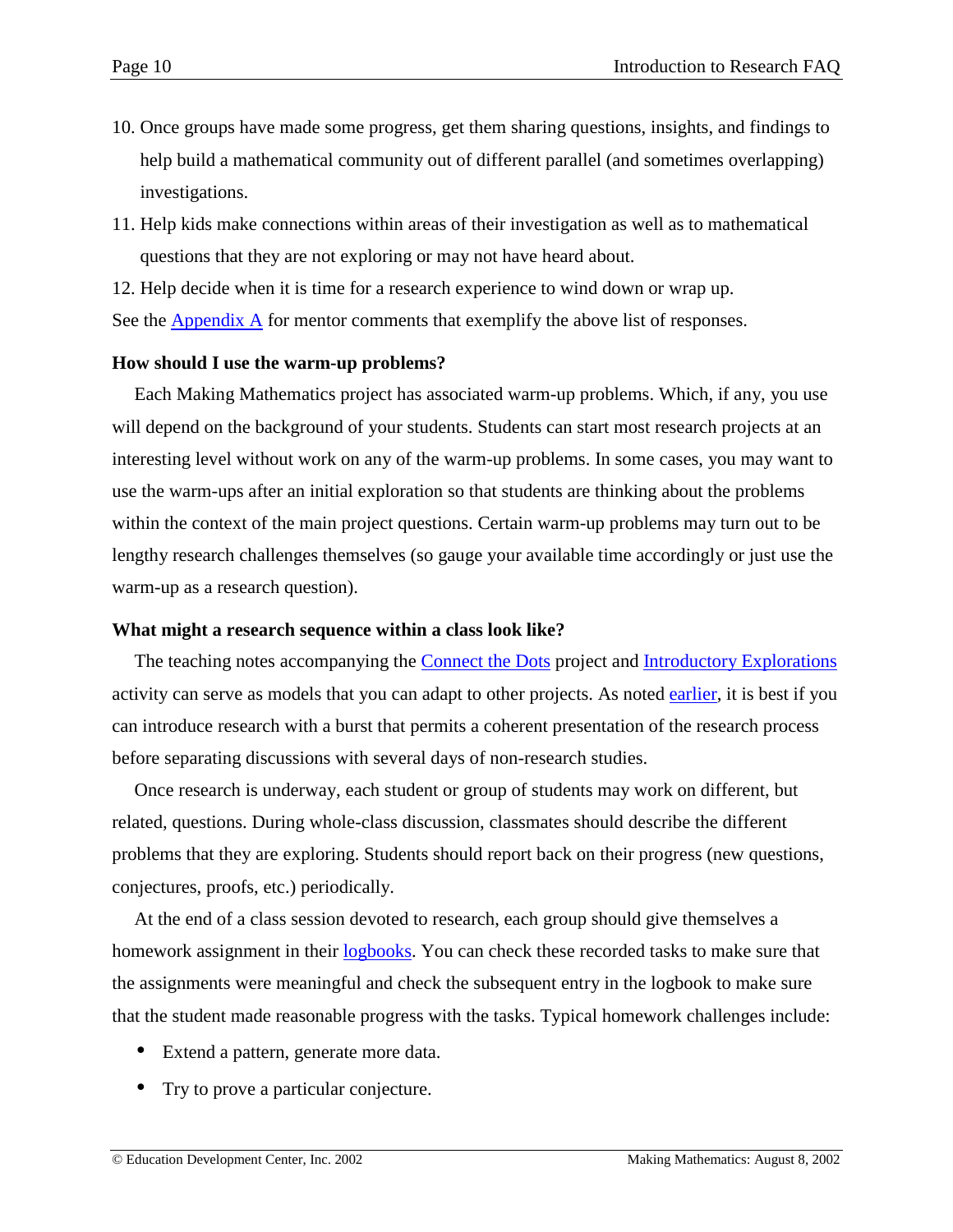- Test a bunch of conjectures with different cases to see whether counterexamples can be found.
- Try to find a formula or rule for a pattern.
- Identify and learn about areas of mathematics that might be helpful to the investigation.
- Read about related problems and how they were solved.
- Pose extensions of the project.

Students can think about where they are in the [research process](http://www2.edc.org/makingmath/handbook/teacher/IntroductoryExplorations/IntroductoryExplorations.asp#ResearchProcessDiagram) in order to decide what step to attempt next. Their work should have some narrative explanations ("I did this because…"). Students can work on their homework for a few days, but groups will also need regular class time to catch up on each other's thinking, to work together, and to then coordinate next steps before their next stretch of independent work.

Although the teaching notes for many of the Making Mathematics projects suggest what to do on the first day, the second day, and so forth, you will need to pace the phases of a particular investigation according to the length of your class periods and the timing of a given class's particular questions and discoveries. Here are some other decisions that you should be alert to as work proceeds:

- Students will naturally exhibit important research skills such as posing a conjecture, organizing data in an effective manner, or inventing a new definition. When this happens, you want to identify the skill and discuss its importance to research. For example, a student might note the existence of a counter-example to a classmate's conjecture. If students do not already know about counter-examples, you could stop to highlight the contribution and do a side lesson (with help available from the teacher handbook) on examples (generating test cases, remaining skeptical in the face of confirming examples, extreme and degenerate cases, and counter-examples).
- Issues will arise unpredictably and student comments may simultaneously pull a class in a number of possible directions. For example, one student may invoke a counter-example for the first time and another might pose two new questions to explore. Where do you head first? You should try to strike a balance between developing a formal understanding of research skills and allowing the research process to unfold without too many interruptions. It is always good to at least give a name to a new research skill or problem-solving strategy when a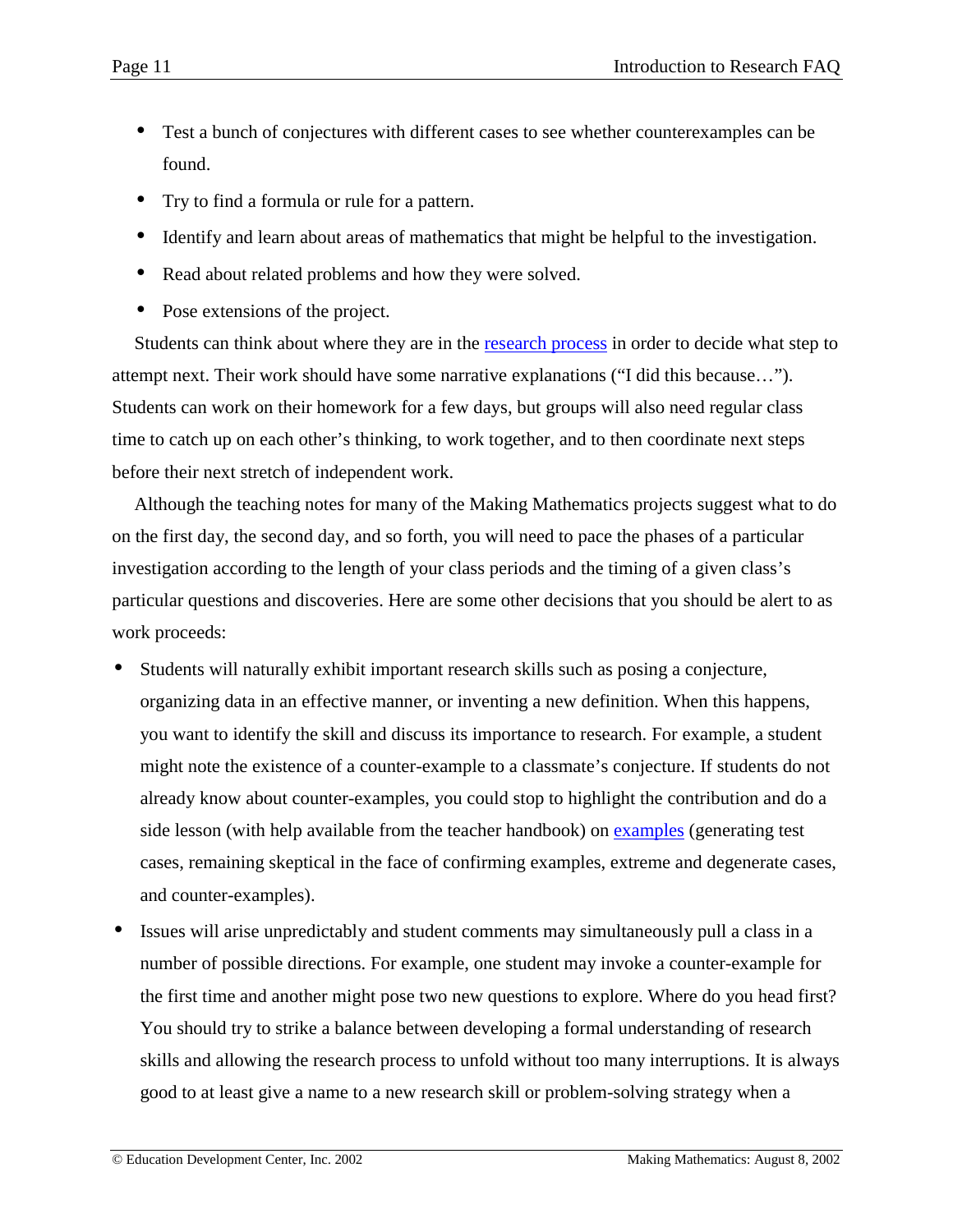<span id="page-11-0"></span>student demonstrates it. You can then return to a discussion of the considerations associated with that habit in depth at a later time.

As an investigation continues, the difficulty of generating further examples may become an impediment to further progress. You should help the students decide whether carrying out the steps needed to find new examples is still itself illuminating or whether just the data gleaned from the examples is what they need. If the latter is the case and there is a way to use technology to speed up the work, it might be worth taking the time to teach the class or a particular group how to use the appropriate tool. For example, they might benefit from assistance doing symbolic manipulations using a computer algebra system (CAS), geometric constructions using a dynamic geometry program, or finding numeric examples using a spreadsheet.

As a class works thorough its early research experiences, be sure to document for them as much of their work as possible. Posters listing the students' conjectures, questions, and theorems help students grasp the cyclical nature of the research process. They see how their different questions connect and build upon each other and learn which research methods are most helpful at which stages of an investigation. After these beginning projects, students are ready to work more independently and should be encouraged to pose their own questions for research.

Stand-alone activities from the teacher handbook and [mathematics tools](http://www2.edc.org/makingmath/mathproj.asp#rstool) entries can be used during research explorations or in between as a way to keep research thinking fresh when other topics are taking central stage in your class. When used in the midst of an investigation, they are a response to a "teachable moment" that makes them a timely interruption. You can also intersperse readings (see the [resources](http://www2.edc.org/makingmath/handbook/teacher/Resources/Resources.asp) chapter) about present-day [mathematicians](http://www2.edc.org/makingmath/handbook/teacher/Resources/Resources.asp#Mathematicians) and their work as a way to broaden students' view of the field and to inspire them with the personal stories of persistence and discovery.

See Writing Math Research Papers by Robert Gerver for more advice on structuring individual research projects.

### **How does a research project end?**

A project can end when a student or group has resolved some central question. Often, there are many questions and, after good progress with some of them, students' enthusiasm for the others may wane. You may have established certain goals for students: to create a proof, to generate a few clear conjectures, to pose a new problem and make progress with it. Each of these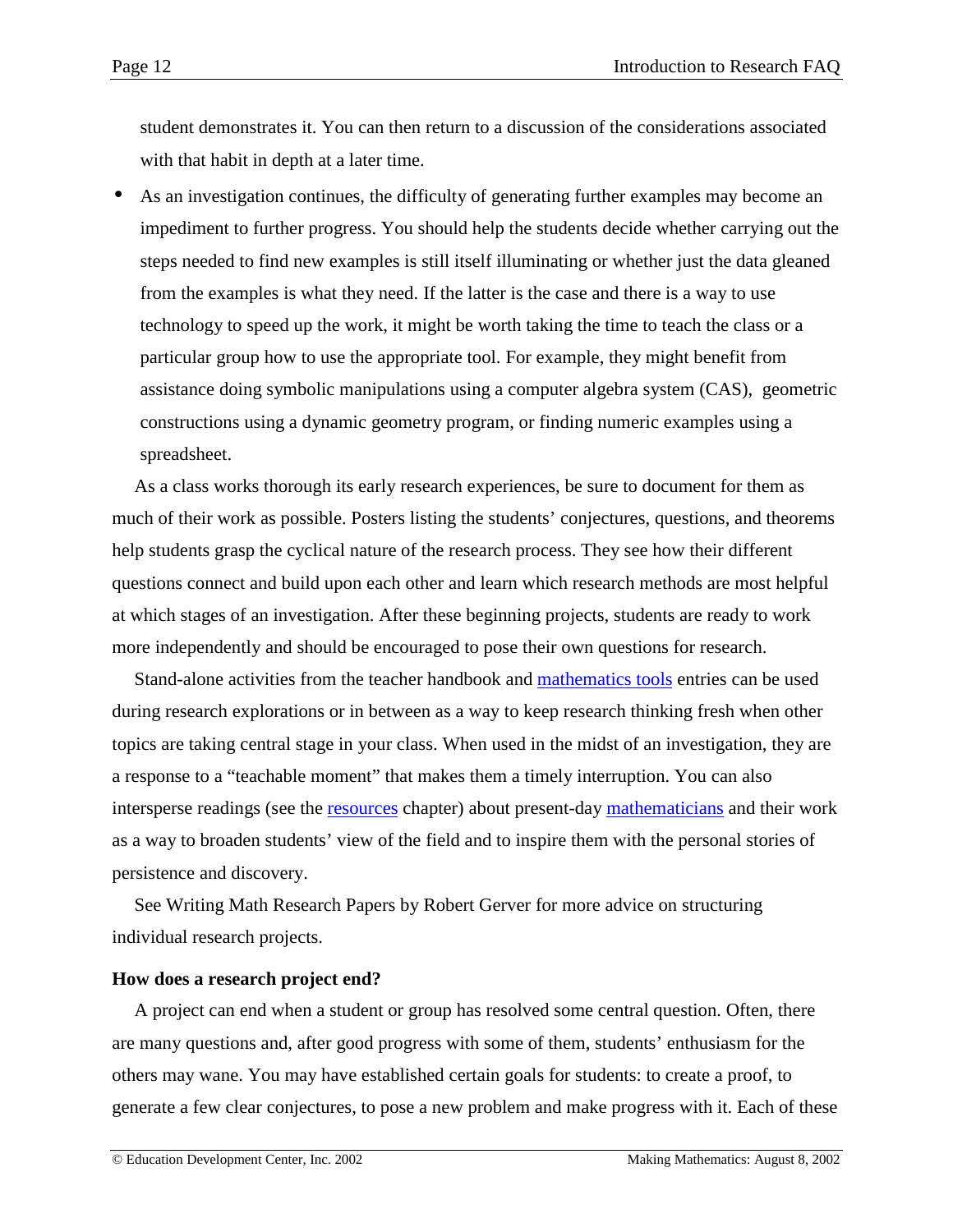<span id="page-12-0"></span>possibilities is a reasonable time for work on a project to end. Students can come to a satisfying sense of closure even with a project that leaves many unanswered questions. That feeling can be enhanced if they write a final report that summarizes their main questions and work and that concludes with a list of possible extensions worth exploring. See [Presenting Your Research](http://www2.edc.org/makingmath/handbook/teacher/PresentingYourResearch/PresentingYourResearch.asp) for ideas about formal write-ups for students who have engaged in a lengthy examination of a research question.

### **How will doing research affect my workload?**

Ultimately, research is no more demanding on your time than teaching that is more traditional. In some cases, it shifts the balance so that you spend less time preparing lessons and more time responding to student work. If you have not taught research before, there will be an initial need to think through the different issues that will arise in class. This work will prepare you to take advantage of any "teachable moments" (student comments that can lead the class to new understandings). The [teacher handbook](http://www2.edc.org/makingmath/mathproj.asp#rsskil) is a valuable resource as you develop experience doing research with students.

One strategy for managing the demands of teaching research is to keep good notes on your observations during class. Thorough ongoing documentation will facilitate the comments that you need to make when you collect work because you will have a good sense of the entire research process that an individual or group has gone through. The more often you can read and respond to student's entries in a their logbooks, the better, but you do not have to collect everyone's work all at once. You can sample a few each night. Lastly, having each group submit a single final report reduces the number of papers that you need to study to a manageable number.

# **How can I balance the development of research skills with the need to cover specific mathematics topics?**

Teacher: Since I have a curriculum I have to cover, which really takes the whole school year, how do I cover that curriculum while implementing those problems that deepen the understanding of the required curriculum and is there some way to perhaps replace chunks of my text with such problems? I find balancing what I WANT to do and what I MUST do very difficult.

Mentor: I appreciate your frustration about the tension between covering technical content and giving your students the opportunity to learn about the process of doing mathematics. There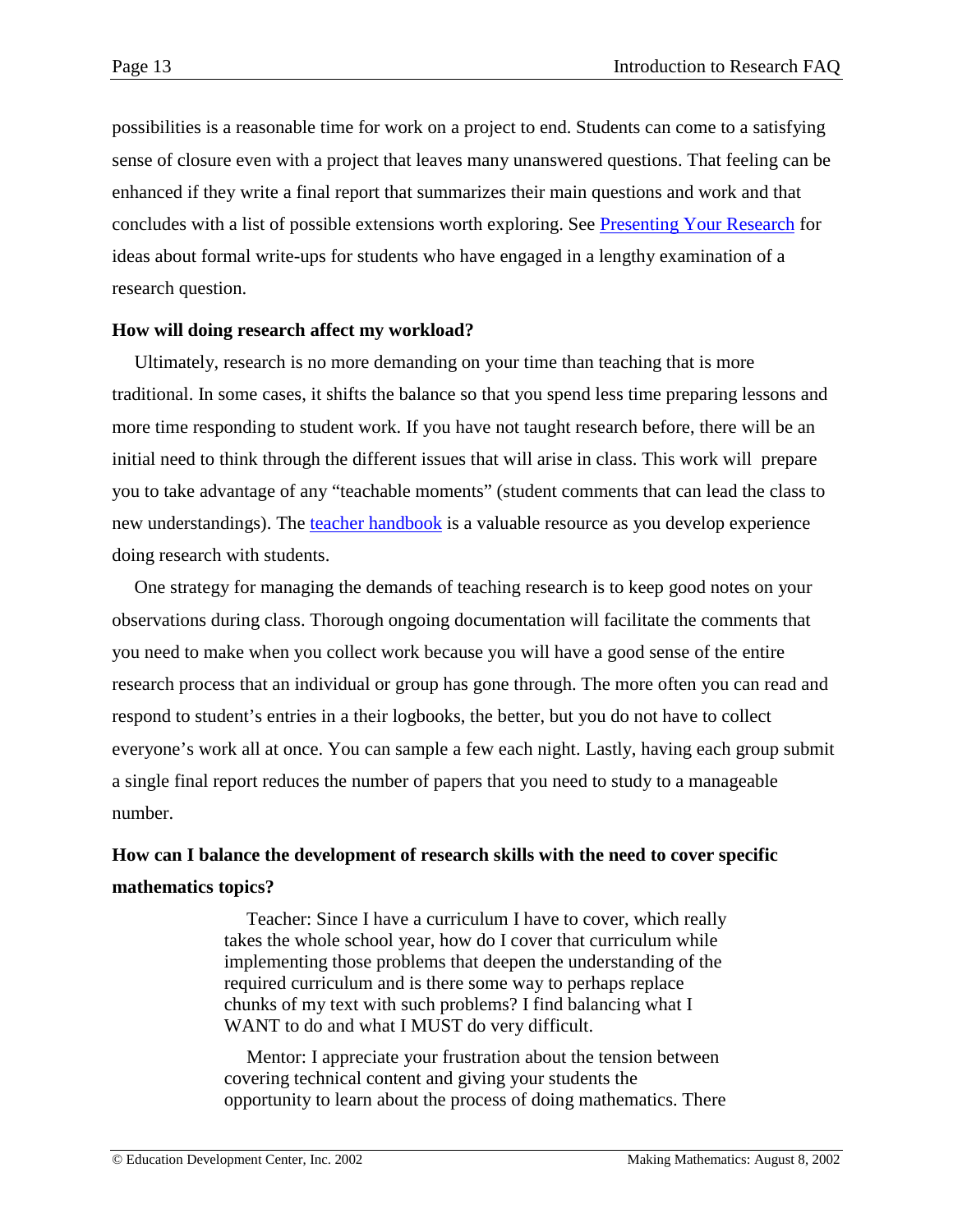is no question that teachers are being asked to whiz through too many topics. I try to remind teachers of what they already know: when we go too quickly, the material is not mastered well and so we are not being efficient.

The above exchange between a Making Mathematics teacher and her mentor is typical of the most common and emotional question with which teachers interested in research have grappled. Many have expressed stress at feeling trapped by competing demands. In some cases, the answer is simple: if there is a major state test next week and you need to cover five topics, it is definitely a bad time to start research. But, if you are months away and you consider how often students forget what they have studied, now is a good time to introduce your students to mathematics investigations.

> "There is, of course, a cost to having the students engage more deeply in the mathematics: one "covers" less. However, when the payoffs include much deeper understanding, much longer retention of the content, enthusiasm, and the fact that the students get a much better sense of the mathematical enterprise, the price in (ostensible) coverage is a small one to pay." – Mathematics Educator Alan Schoenfeld.

As Schoenfeld and [Dewey](#page-1-0) remind us, the content versus research question reflects a false dichotomy. We know how fruitless it is to teach disconnected topics. If you do not use knowledge in active ways that allow you to make meaning of what you have learned, you do not retain that learning. Why do students seem to forget so much of what they study? Sometimes, they still have the skills but are only able to apply them when prompted (e.g., "I am doing a chapter four problem" or "I was told to use triangle trigonometry techniques"). Sometimes, the learning experience was not memorable (consider what you have remembered and forgotten from high school and try to identify why). The more research work becomes a strand throughout a course and a school's curriculum, the better the interconnections between, and mastery of, technical content will be.

The NCTM Standards include many important goals (e.g., being able to conjecture, show persistence in problem solving, develop mathematical models, etc.) that we are supposed to "cover" that do not fit well in the framework of timed tests.

So, how do we combine research and technical content goals and what are some of the challenges that we face in our efforts? We can choose a research problem that will reinforce technical skills that a class has already studied. Alternatively, we can pick a problem that will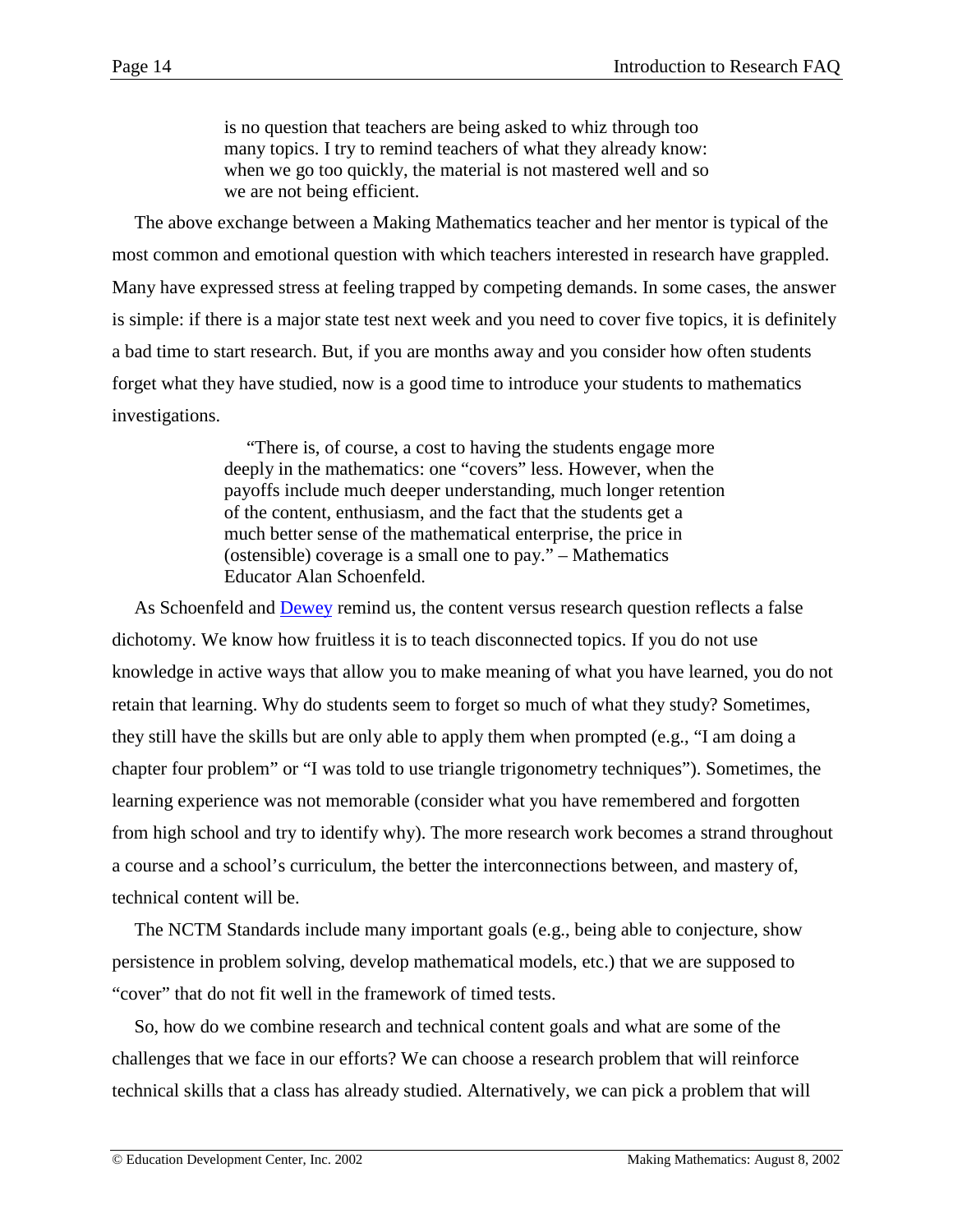introduce our students to and help them develop an understanding of a new topic. For example, we could use the [Game of Set](http://www2.edc.org/makingmath/mathprojects/gameOfSet/set.asp) research project in place of or after a textbook introduction on combinatorics.

One problem that arises when using a research experience as a way to develop or reinforce a particular technical skill is that students' questions and methods may not head in the direction that you expected. One group of students, presented with the **Raw Recruits** project, wanted to be able to test the behavior of all starting positions. To do so, they had to know how many starting positions there were and so, unwittingly, began a combinatorics exploration of the possible arrangements involving *n* recruits with 2 facing the wrong way. Another group created a circular version of the problem and learned about periodic behavior. If you tell students to use a particular technique, then you short-circuit the research process. You are also risking turning the effort into a planned discovery activity, which usually lacks the motivational and intellectual power of true research.

You can address this problem in a few ways. A careful choice of project or framing of the question can often make certain skills inevitable. For example, a high school class proving theorems about [Pythagorean Triples](http://www2.edc.org/makingmath/mathsettings/pythagorean/Links/pythagorean_lnk_1.asp) would be hard pressed to avoid using algebraic expressions or thinking about factors. You can also add your own questions to the class's list. This makes you a participant in the process and assures that the class will spend some time on the issues that you want considered. Alternatively, you can let the students' work take them where it will knowing that some other important area of mathematics is being developed or reinforced that you will not have to spend as much time on in the future. Then, after the research is over, you can return to the topic that you originally had in mind.

When students do get to follow their own intellectual muse, they are more likely to experience a wide range of mathematics topics. For example, in a class of fifth graders working on the [Connect the Dots](http://www2.edc.org/makingmath/handbook/teacher/mathsettings/connect/connect.asp) project, one student asked what would happen if each jump was chosen randomly. The shapes were no longer as attractive, but the question of whether they would ever close led to the idea of expected value. An independent research project on randomness in DNA led a student to study matrices and Markov processes. Students will teach themselves a chapter of content from a textbook if they think it will help them on a task about which they care.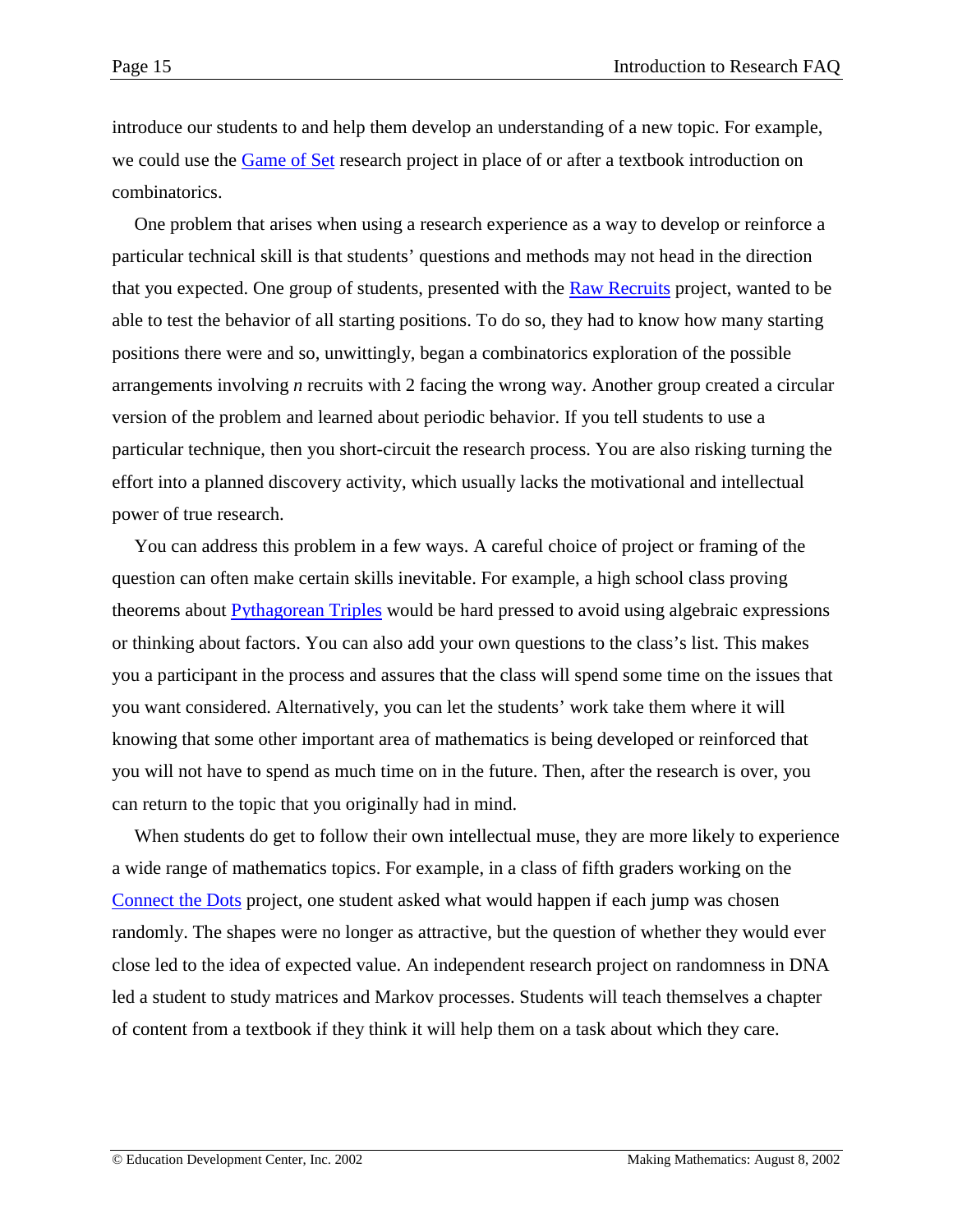### <span id="page-15-0"></span>**How should students keep track of their work?**

Writing is an exploration. You start from nothing and learn as you go. – E. L. Doctorow

Students should maintain a logbook throughout a research experience. In this logbook, they will keep a record of everything they do and everything they read. Students should be encouraged to write down questions that they have when they are reading or working on their mathematics. This journal will become a record of the student's entire mathematics research experience. It will be an invaluable tool during their investigation and as they produce their final write-up at the end of the project.

There are two common approaches to the organization of a mathematics logbook. You should decide which type of logbook better meets the needs of you and your students.

For lengthy research projects, some teachers prefer that students use a bound logbook. Science logbooks, filled with graph paper and pre-numbered pages, are ideal for this sort of journal. Since the page numbers come pre-printed, it is obvious that something is missing if a page is torn out. Logbooks of this type encourage students to keep all of their work, even work that they do not actually use in their final project. It demonstrates a clear progression of mathematical development and thought throughout the research experience. If students want to add copies of articles or diagrams, they can staple or tape them into place. A formal logbook of this type is often *required* for science fair projects. See [Appendix B](#page-25-0) for student instructions for this type of logbook.

In other cases, we recommend the use of loose-leaf binders for logbooks. Loose-leaf notebooks make it easier to keep material in sections and to move pages around. They also make it easier for teachers to ask students to hand in portions of their logbook because they can remove the pages and then put them back when the teacher is done looking at them. Students can insert computer printouts, pictures, copies of articles, etc. in an appropriate place. (Gerver, pp. 91-92). See [Appendix C](#page-26-0) for student instructions for this type of logbook.

No matter which format is used, we recommend that students:

- Date their entries.
- Always work in pen. This forces them to...
- Not erase mistakes. Instead, they should cross out errors with a single line, thus making it possible to recover ideas that turn out to have worth.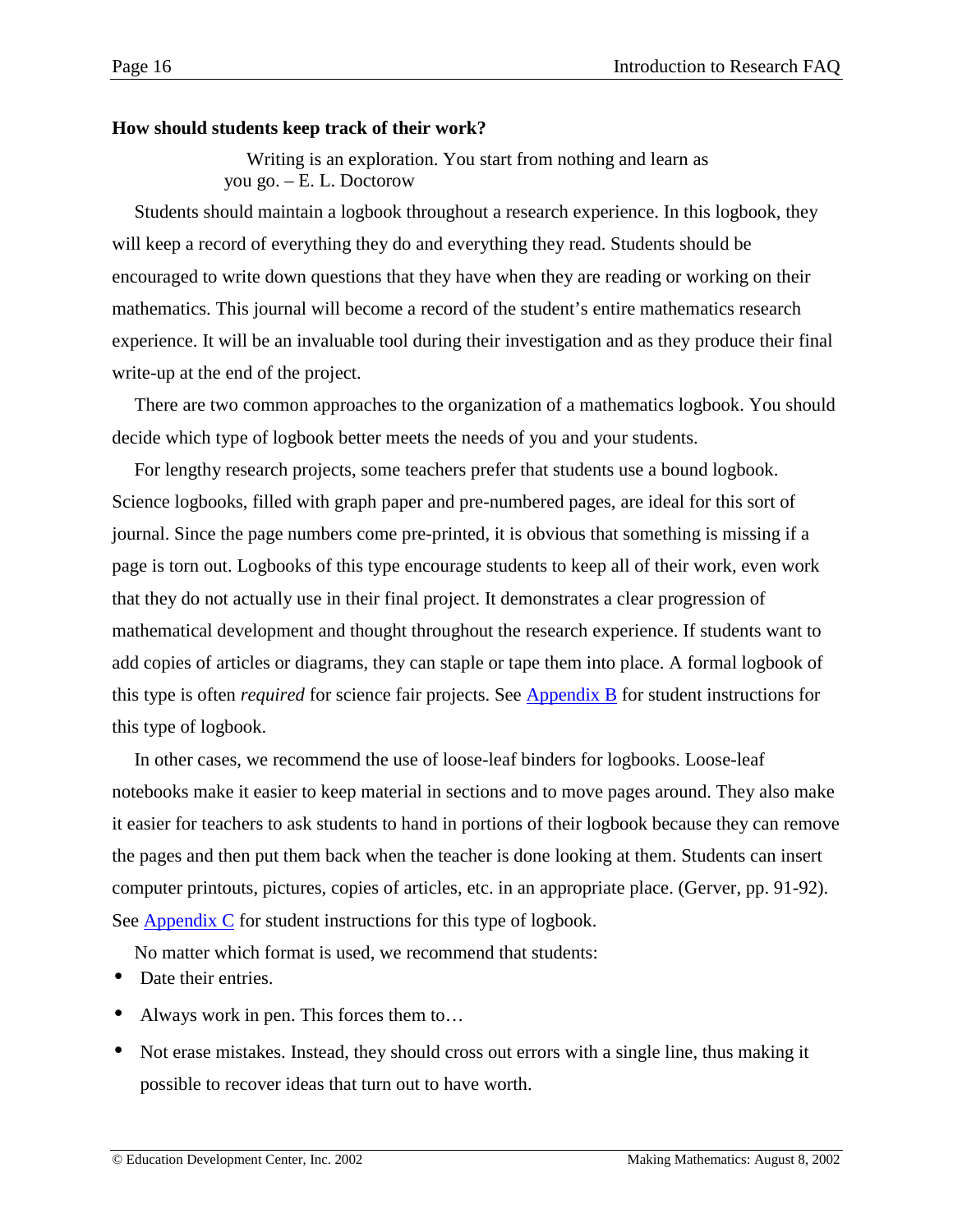- <span id="page-16-0"></span>• Write down a full citation for every book, article, or web site referenced. This information should be recorded at the start of the section of notes from that source (i.e., before the student begins to read and take notes).
- Show all reasoning and work (including calculations and graphs done with calculators or computers) and not just "final" answers.

Students should write what they are feeling and thinking in their logs. The log is a record of a student's dialogue with herself and the mathematics ideas of her project. Dry, formal writing is an impediment at this stage of work. One of our students had the following observations and questions in his log:

- Wait! Do negative integers work for *a*?
- Hmm. Repeating and it's a whole number imaginary.
- Back to my earlier question, can I create an  $a + bi$  ( $a, b$  not 0) irrational fractional base like the others?
- A sudden revelation: We know why rational numbers and not just whole numbers are...
- Doesn't seem like much here, so maybe I'll try some of Bergman's division algorithms and see if I can get some insight.

His comments served to provide a clear narrative of his reasoning and motivation.

Neatness and organization are not an intrinsic virtue in a log book, but they are important to the extent that the student must be able to make sense of her writing days later and will not want messiness to distract any reader of her log.

### **When and how should students work in groups?**

Students benefit from group work in a number of different ways. Students can more readily adjust to the unfamiliar aspects of research with the support and exchange of ideas that a group can provide. Group efforts allow students to contribute their strengths to a research project without getting stuck because of an area of weakness. In other words, groups can be crucial to the early confidence-building stages of teaching research. As research continues in a class, group efforts allow students to discover the power of being part of a mathematical community that is building an interconnected set of mathematics ideas stimulated by each other's thoughts and questions.

Although a whole class can work on a problem together, smaller groups are preferable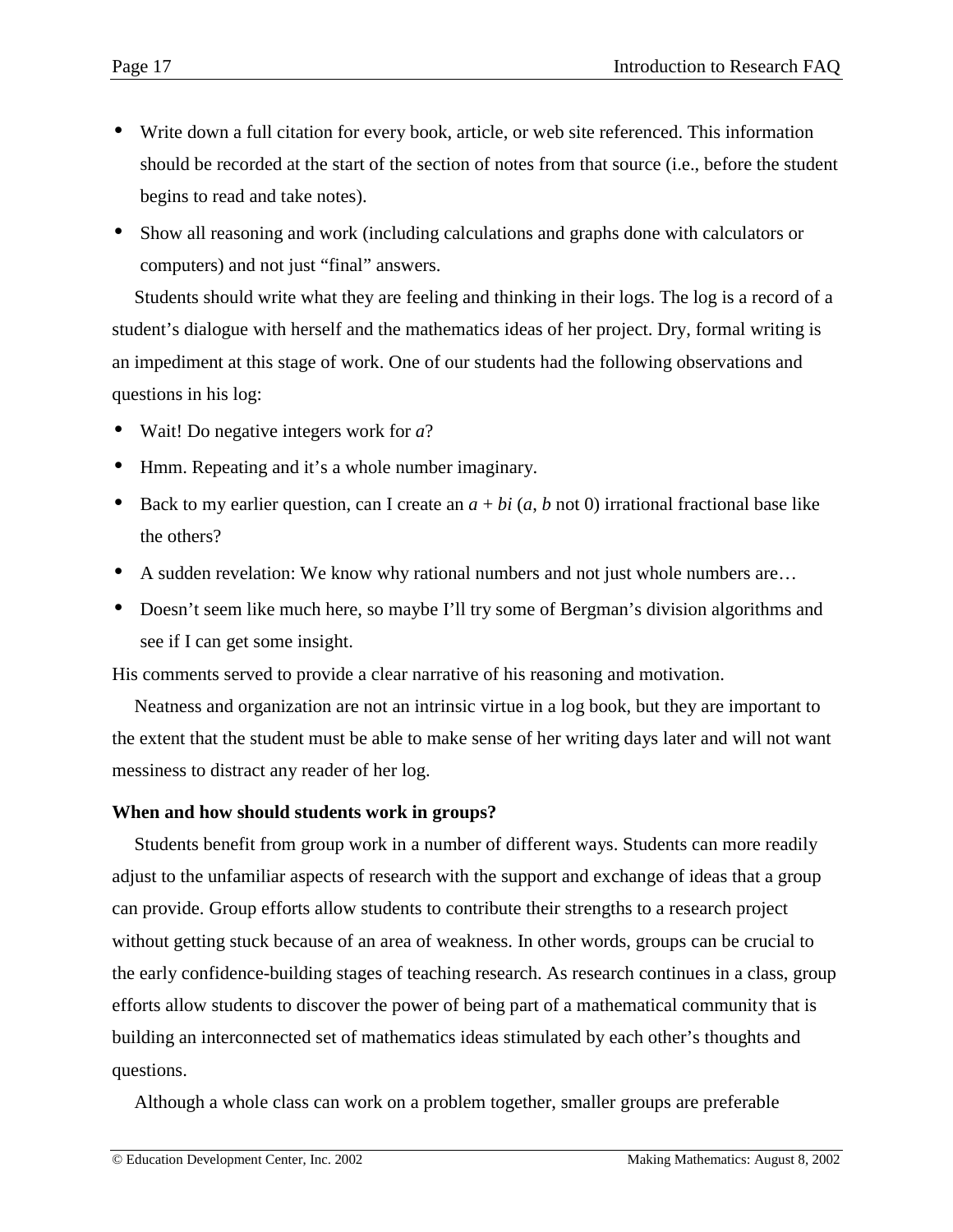<span id="page-17-0"></span>inasmuch as they give more students the chance to participate. Multiple groups are also more likely to produce an interesting variety of ideas than will a whole-class discussion. Before starting students off in groups for an extended activity (doing research or anything else), it is worthwhile presenting the discussion questions from the Building Collaborative Skills chapter.

We recommend giving each student the chance to spend some time individually making sense of a problem before putting groups together. This initial period allows students to figure out at their own pace what they know about a problem and what questions they have. After the class makes a list of their questions, you can form groups and ask each one to pick a question for their members to explore. Alternatively, you can invite students to join a group based on which question they would like to explore ("If you like problem A, please move over here."). Although there is no hard and fast rule for group size, groups of three or four students often provide a good critical mass of ideas while allowing for plenty of participation.

You should decide whether you want each group to appoint a daily recorder who writes down a full description of all of the group's work in a log or whether each member is responsible for keeping a record. If students are going to be working at home on the problems, the latter arrangement may be best (although in some classes the teacher photocopies the notes at the end of class for each group member).

When groups work in class, your job is to visit each group, to observe and take notes, and to ask questions. Your goal is to assess where the students are heading (e.g., by asking "What are you all working on at this moment?" followed by "How does that relate to the main question that you are investigating?") and whether they can explain their own decision-making and reasoning (e.g., "Why do you think that that conjecture might be true?"). See [How do I help my students](#page-7-0) [during research?](#page-7-0) and [Getting Stuck, Getting Unstuck f](http://www2.edc.org/makingmath/handbook/teacher/StuckAndUnstuck/StuckAndUnstuck.asp)or more advice on helping groups during the research process.

Students also grow from doing research independently. Independent work allows them to follow their own muse, to make progress at their own pace, and to work through challenges and learn from that process in all of its richness and difficulty. The victories are all their own.

### **What role can technology play in research?**

Advanced calculators and computer software can promote research because, in the exploration of functions, numbers, and shapes, they can change the nature and number of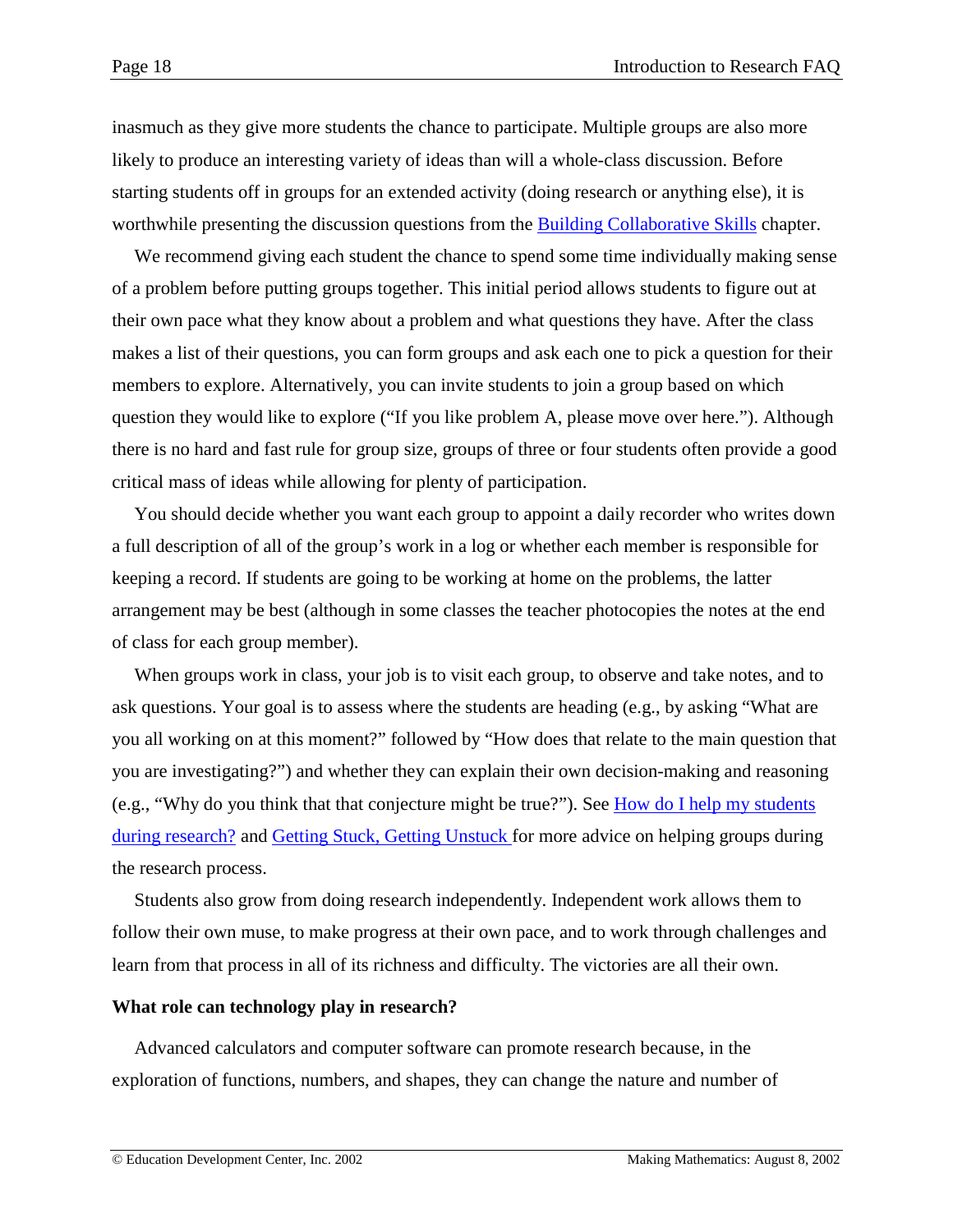questions that students ask. It can be quite exciting when students take advantage of technology's ability to facilitate rote work and expedite deeper conjecturing about patterns in mathematics.

For example, a student might look at how  $x^n - 1$  factors for different whole numbers *n* using a computer algebra system (CAS) such as Mathematica or the TI-92. But, they are unlikely to be willing to factor  $x^{18} - 1$  without computer help any more than we would be likely to do long division of 6-digit numbers. The field of fractals and chaos would not have blossomed without the aid of computers that freed researchers up to ask questions that would have been unanswerable in the past. Many of these questions only yielded to analysis after simulations and number crunching revealed patterns. Similarly, access to a spreadsheet or dynamic geometry program can free students to ask "What if…?" about mathematical objects that would be too daunting to study without a technological boost.

As with any tool, students need to learn the benefits and limitations associated with using a particular piece of software. For example, if a student working on a difficult combinatorics problem writes a program to "number crunch" an answer instead of patiently analyzing the structure of the situation, she will usually fail to develop a solution that she can generalize. She is likely to miss the insight that a pencil-and-paper route might have provided.

Although CAS programs can produce exact answers to many problems, most calculators and programs still display approximations, such as 1.7320508 instead of  $\sqrt{3}$ . Frequently, numbers written in radical or fraction form are more memorable and yield more readily recognizable patterns than their decimal equivalents. Students using mathematical software should be able to recognize [important numbers in different forms.](http://www2.edc.org/makingmath/mathtools/Numbers/CommonNumbers.pdf)

### **BIBLIOGRAPHY**

Gerver, Robert (1997). Writing math research papers. Berkeley, CA: Key Curriculum Press. Schoenfeld, Alan (1994, 13(1)). What do we know about mathematics curricula? *Journal of Mathematical Behavior*, 55-80. Available online at [http://www](http://www-gse.berkeley.edu/Faculty/aschoenfeld/WhatDoWeKnow/What_Do_we_know.html)[gse.berkeley.edu/Faculty/aschoenfeld/WhatDoWeKnow/What\\_Do\\_we\\_know.html](http://www-gse.berkeley.edu/Faculty/aschoenfeld/WhatDoWeKnow/What_Do_we_know.html)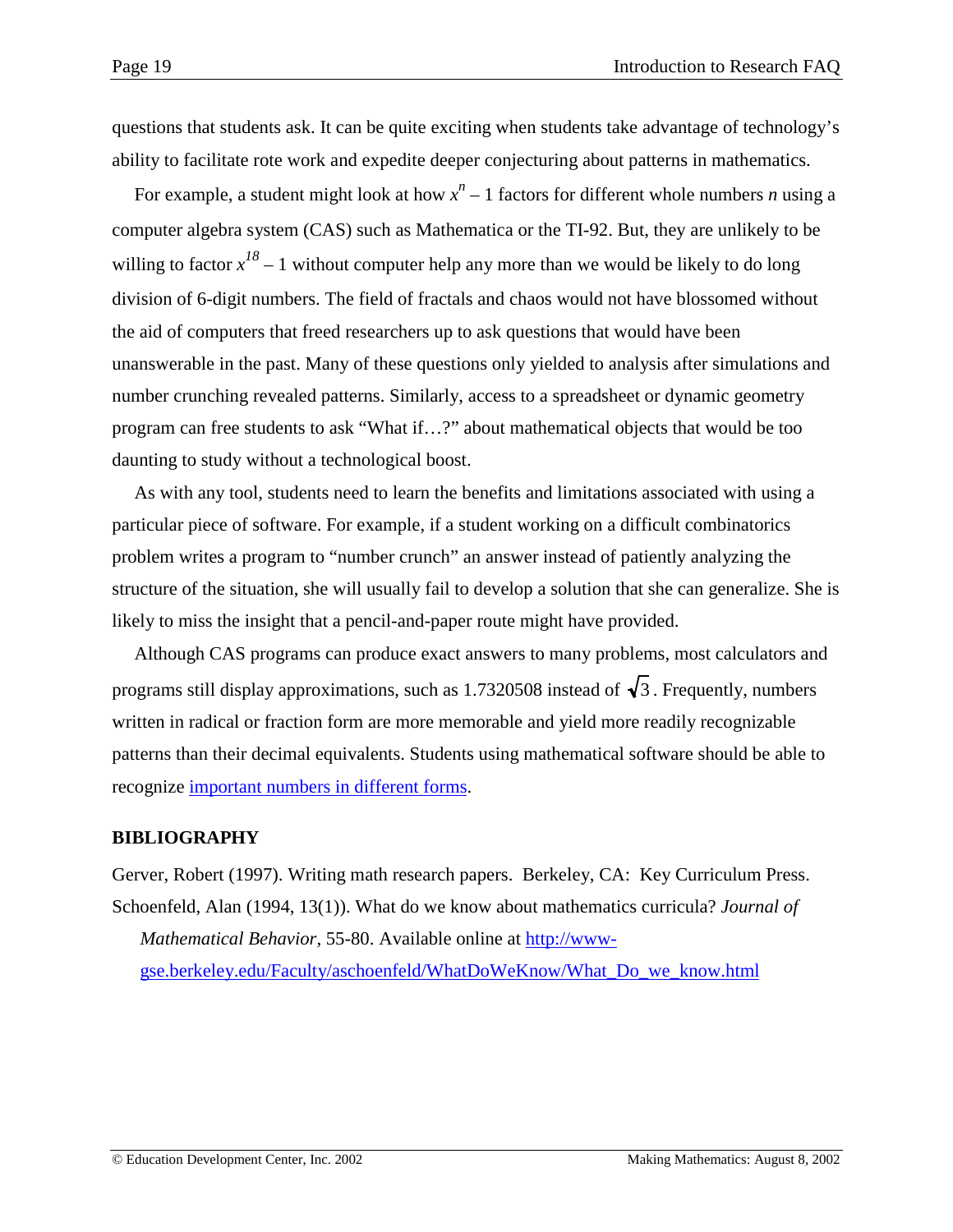# <span id="page-19-0"></span>**APPENDIX A**

Sample Responses to Middle School Groups Working on the Raw Recruits Project (taken from email exchanges between students and a Making Mathematics mentor.

1) Ask for clarification

Here, I think that I do understand the problem, but again don't quite understand what you're saying about the example. You say "this is the one," but I don't know which one you are referring to. What rule does a "wrong" recruit follow? And what do you mean by "it goes around then it goes back the other way around"? Possibly color would help identify where people should look or…?

2) Identify and celebrate research skills

a) This is really a lovely piece of work. You're right. I was slightly confused by the rectangles, but I see it all now. Your final explanation has a couple of parts that I especially love: the exception (six) that you call attention to, and the symmetry (when you get past three errors…). In mathematics, we sometimes use the term "degenerate case" (slightly humorous, I guess!) to talk about the six-error case (or zero-errors, for that matter) because, even though they're exceptions to the rule, they don't really cause any trouble because "of course they stop – there's nothing to get them started." The symmetry is a really big deal mathematical idea that's used all over the place and often startlingly hard for people to get, so congratulations! And thanks for sharing your (great!) thinking with me. I really enjoyed it, and hope you did, too.

b) Wow! Mathematicians really like to use arguments like this! This is called "reasoning by symmetry," because you're really saying that  $\langle \langle \rangle \rangle \rangle$  is so much like  $\rangle \rangle \langle \langle \langle \rangle \rangle$  that you can make the same claims about both of them.

Nice! How about taking it just one step further and seeing if you can explain why, as you put it, "The mistakes always end up the same, only with the mistakes facing the opposite direction as the people who are facing the right way." Being able to say clearly why that must happen would make an excellent next step for you.

c) When students came up with an effective representation of the problem: Your numerical way of describing the arrangements is not something I've seen before, and seems like an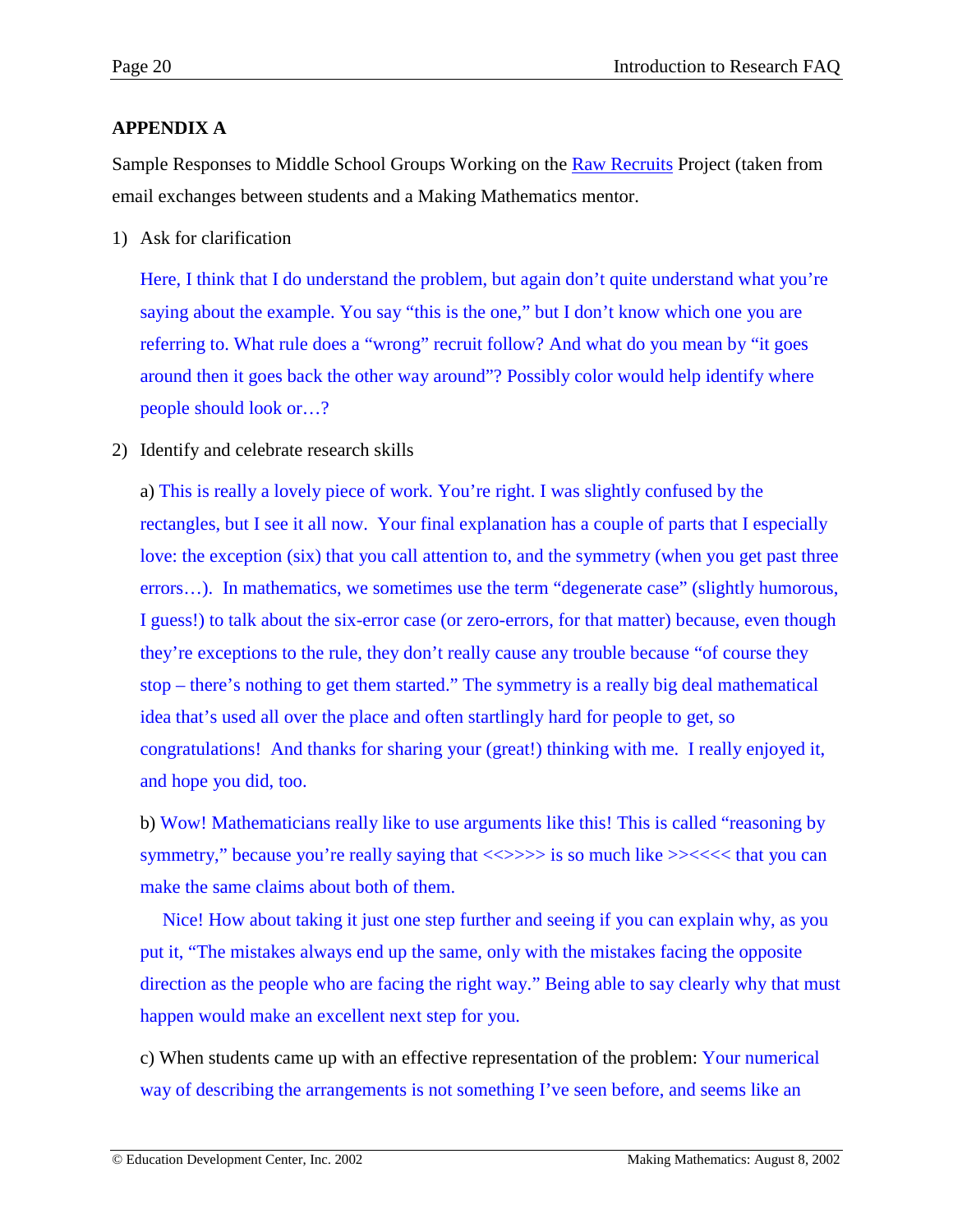excellent way of checking to see whether all the possibilities have been found without duplication. (Yeah, I know there was a slip-up this time, but I bet it's a more reliable system than the  $\geq$   $\lt$  system, in general!) I would love to see you develop this system and show how you could use it to predict the number of arrangements for other length lines. That would be something quite new and, I think, interesting!

d) I know I'm supposed to comment mostly about the math, but I just had to say how really nice it is to read something that is so clearly written, and in a style that makes it feel directed to me. I spend a great deal of time teaching the people who work with me to write in this kind of direct and clear style. Yay!

e) NICE! This is a classic example of things that mathematicians look for: something that doesn't change, while other things around it do change. For example, in a table like

| $\mathbf x$ |   |
|-------------|---|
| 3           |   |
| 4           | 9 |
| 5           |   |
|             |   |

all the numbers are changing, but what doesn't change is the relationship between x and y: y is always one more than twice x. That is,  $y=2x+1$ . Finding what doesn't change "tames" the situation. So, you have tamed this problem! Yay. And if you want a fancy mathematical name for things that don't vary, we call these things "invariants." The number of messed-up recruits is invariant, even though they are all wiggling back and forth, trying to figure out which way is right!

3) Encourage generalizations

So, of course, the next question that comes to my mind is how to generalize what you've already discovered: there are 15 ways that 2 mistakes can be arranged in a line of 6 recruits. What about a different number of mistakes? Or a different number of recruits? Is there some way to predict? Or, alternatively, is there some way to predict how these 15 ways of making mistakes will play out as the recruits try to settle themselves down? Which direction interests you?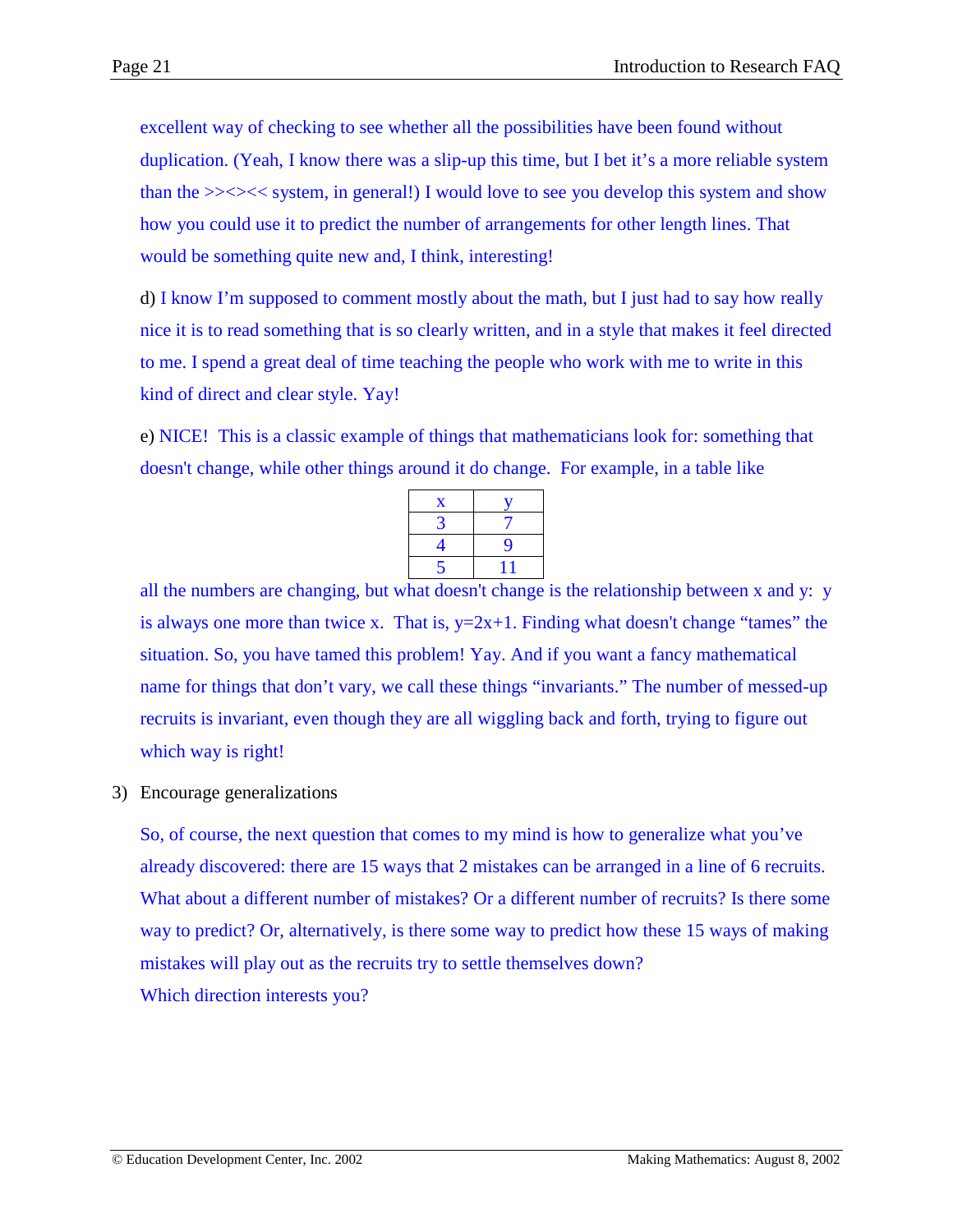4) Inquire about reasoning and rigor

The students were looking at the number of ways the recruits could line up with 2 out of *n* faced the wrong way: Anyway, I had a question of my own. It looks like the number of possibilities increases pretty fast, as the number of recruits increases. For example, I counted 15 possibilities in your last set (the line of six). What I wonder is this: when the numbers get that large, how you can possibly know that you've *found* all the possibilities? (For example, I noticed that >>>><< is missing.) The question "How do I know I've counted 'em all?" is actually quite a big deal in mathematics, as mathematicians are often called upon to find ways of counting things that nobody has ever listed (exactly like the example you are working on).

The students responded by finding a pattern for generating the lineups in a meaningful order: The way that we can prove that we have all the possibilities is that we can just add the number of places that the second wrong person could be in. For example, if 2 are wrong in a line of 6, then the first one doesn't move and you count the space in which the second one can move in. So for the line of six, it would be  $5+4+3+2+1=15$ . That is the way to make sure that we have all the ways. Thanks so much for giving challenges. We enjoyed thinking!

5) Work towards proof

a) The group wrote the following: When we found out that 6 recruits had 15 different starting arrangements, we needed more information. We needed to figure out how many starting positions are there for a different number of recruits.

By drawing out the arrangements for 5 recruits and 7 recruits we found out that the number of starting arrangements for the recruit number before plus that recruit number before it would equal the number of starting arrangements for that number of recruits.

We also found out that if you divide the starting arrangements by the number of recruits there is a pattern.

 $6/4 = 1.5$  $10/5 = 2$  $15/6 = 2.5$  $21/7 = 3$  $28/8 = 3.5$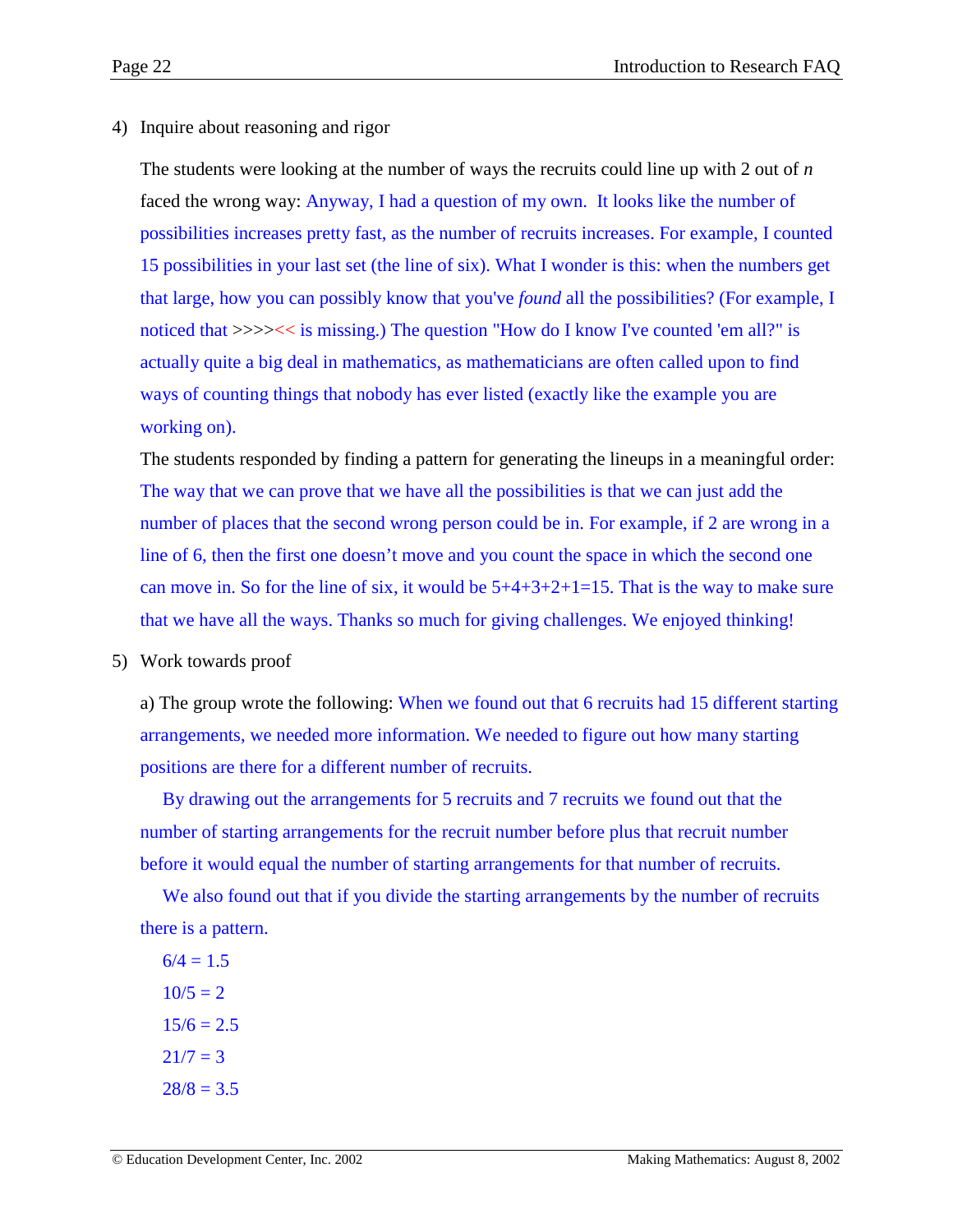To which the mentor replied: Wow! I don't think (in all the years I've been hanging around mathematics) I've ever seen anyone describe this particular pattern before! Really nice! If you already knew me, you'd be able to predict what I'm about to ask, but you don't, so I have to ask it: "But why?" That is, why is this pattern (the  $6, 10, 15, 21, 28...$ ) the pattern that you find for this circumstance (two recruits wrong in lines of lengths, 4, 5, 6, 7, 8…)? Answering that—explaining why you should get those numbers and why the pattern must continue for longer lines—is doing the kind of thing that mathematics is really about.

b) Responding to students studying a circular variation of raw recruits that never settled down: This is a really interesting conclusion! How can you show that it will always continue forever and that it doesn't matter what the original arrangement was? Have you got a reason or did you try all the cases or…? I look forward to hearing more from you.

6) Distinguish between examples and reasons

a) You have very thoroughly dealt with finding the answer to the problem you posed—it really does seem, as you put it, "safe to say" how many there will be. Is there a way that you can show that that pattern must continue? I guess I'd look for some reason why adding the new recruit adds exactly the number of additional cases that you predict. If you could say how the addition of one new recruit depends on how long the line already is, you'd have a complete proof. Want to give that a try?

b) A student, working on Amida Kuji and having provided an example, wrote the following as part of a proof: In like manner, to be given each relationship of objects in an arrangement, you can generate the arrangement itself, for no two different arrangements can have the same object relationships. The mentor response points out the gap and offers ways to structure the process of extrapolating from the specific to the general: This statement is the same as your conjecture, but this is not a proof. You repeat your claim and suggest that the example serves as a model for a proof. If that is so, it is up to you to make the connections explicit. How might you prove that a set of ordered pairs, one per pair of objects forces a unique arrangement for the entire list? Try thinking about a given object (e.g., C) and what each of its ordered pairs tells us? Try to generalize from your example. What must be true for the set of ordered pairs? Are all sets of *n*C2 ordered pairs legal? How many sets of *n*C2 ordered pairs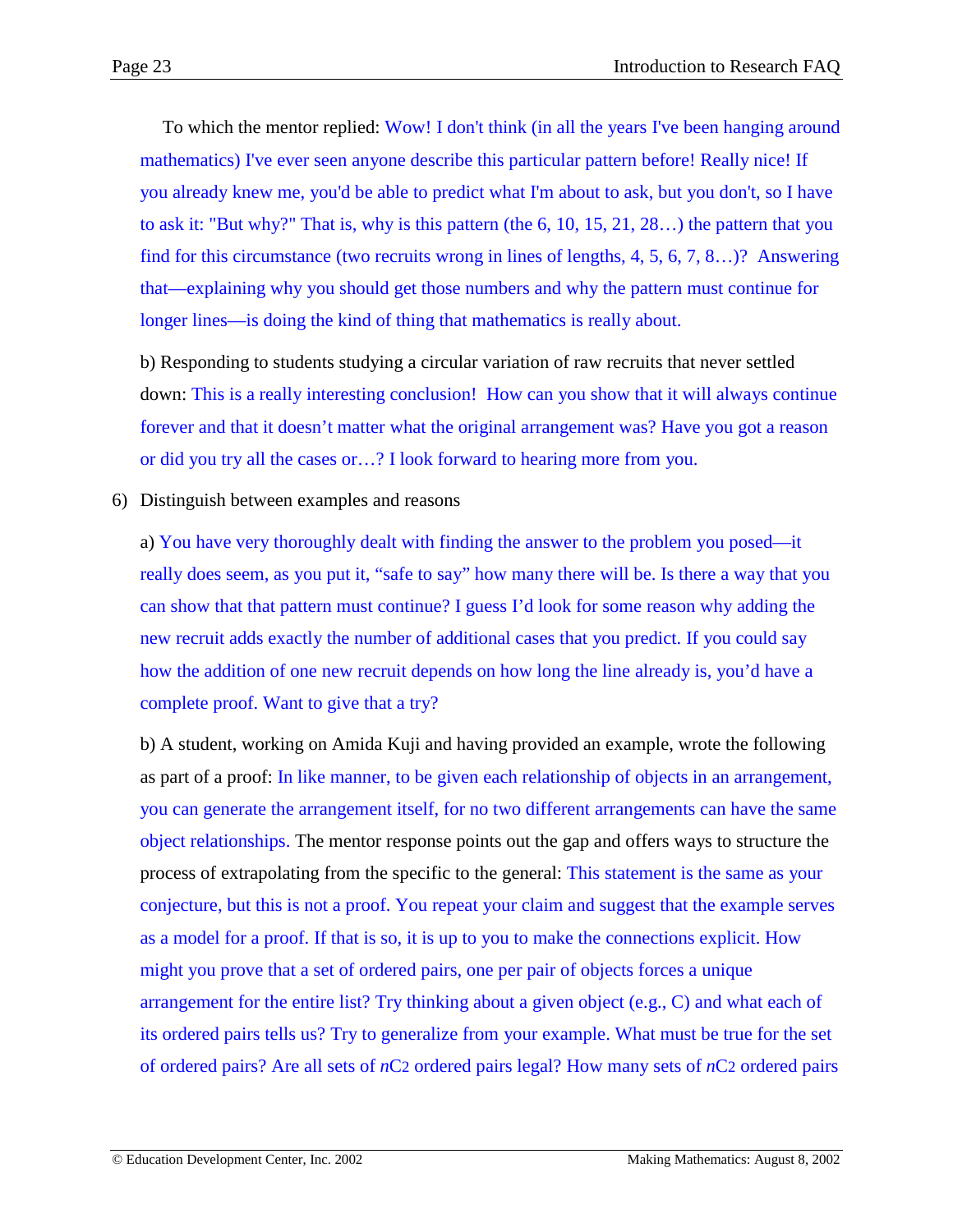are there? Do they all lead to a particular arrangement? Your answers to these questions should help you work toward a proof of your conjecture.

### 9) Encourage extensions

What you've done—finding the pattern, but far more important, finding the explanation (and stating it so clearly)—is really great! (Perhaps I should say "finding and stating explanations like this is real mathematics"!) Yet it almost sounded as if you put it down at the very end, when you concluded "making our project mostly an interesting coincidence." This is a truly nice piece of work!

The question, now, is "What next?" You really have completely solved the problem you set out to solve: found the answer, and proved that you're right!

I began looking back at the examples you gave, and noticed patterns in them that I had never seen before. At first, I started coloring parts red, because they just "stuck out" as noticeable and I wanted to see them better. Then, it occurred to me that I was coloring the recruits that were back-to-back, and that maybe I should be paying attention to the ones who were facing each other, as they were "where the action was," so I started coloring them pink. (In one case, I recopied your example to do the pinks.) To be honest, I'm not sure what I'm looking for, but there was such a clear pattern of the "action spot" moving around that I thought it might tell me something new. Anything come to your minds?

### 10) Build a Mathematical Community

I just went back to another paper and then came back to yours to look again. There's another pattern in the table. Add the recruits and the corresponding starting arrangements (for example, add 6 and 15) and you get the next number of starting arrangements. I don't know whether this, or your  $1.5, 2, 2.5, 3, 3.5...$  pattern will help you find out why 6, 10, 15... make sense as answers, but they might. Maybe you can work with [your classmates] who made the other observation to try to develop a complete understanding of the problem.

### 11) Highlight Connections

Your rule—the  $(n-1)+(n-2)+(n-3)+...+3+2+1$  part—is interesting all by itself, as it counts the number of dots in a triangle of dots. See how?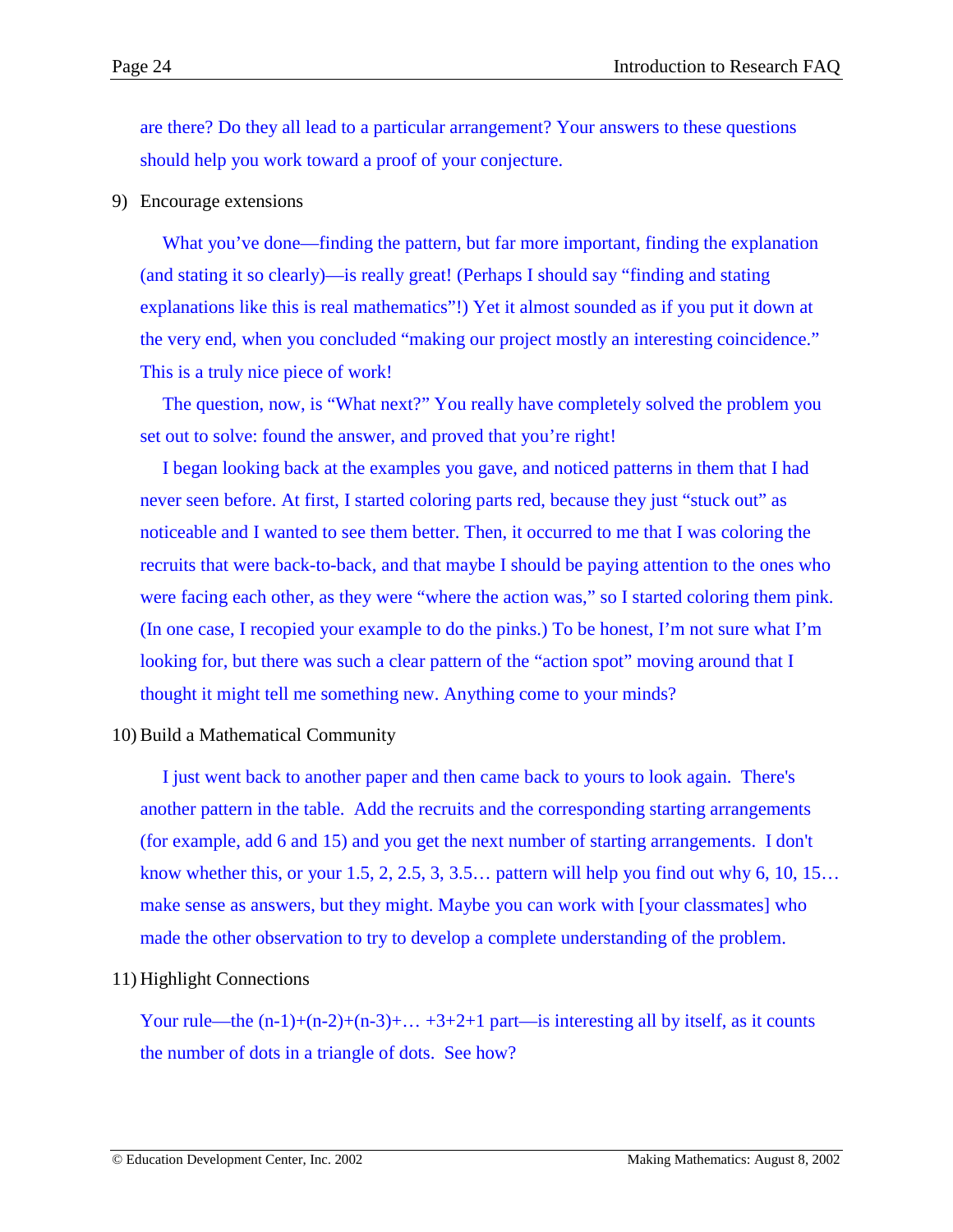12) Wrap Up

This is really a very nice and complete piece of work: you've stated a problem, found a solution, and given a proof (complete explanation of why that solution must be correct). To wrap it up and give it the polish of a good piece of mathematical research, I'd suggest two things.

The first thing is to extend the idea to account for all but two mistakes and the (slightly trivial) one mistake and all but one mistake. (If you felt like looking at 3 and all but 3, that'd be nice, too, but it's more work—though not a ton—and the ones that I suggested are really not more work.)

The second thing I'd suggest is to write it all up in a way that would be understandable by someone who did not know the problem or your class: clear statement of the problem, the solution, what you did to get the solution, and the proof.

I look forward to seeing your masterpiece!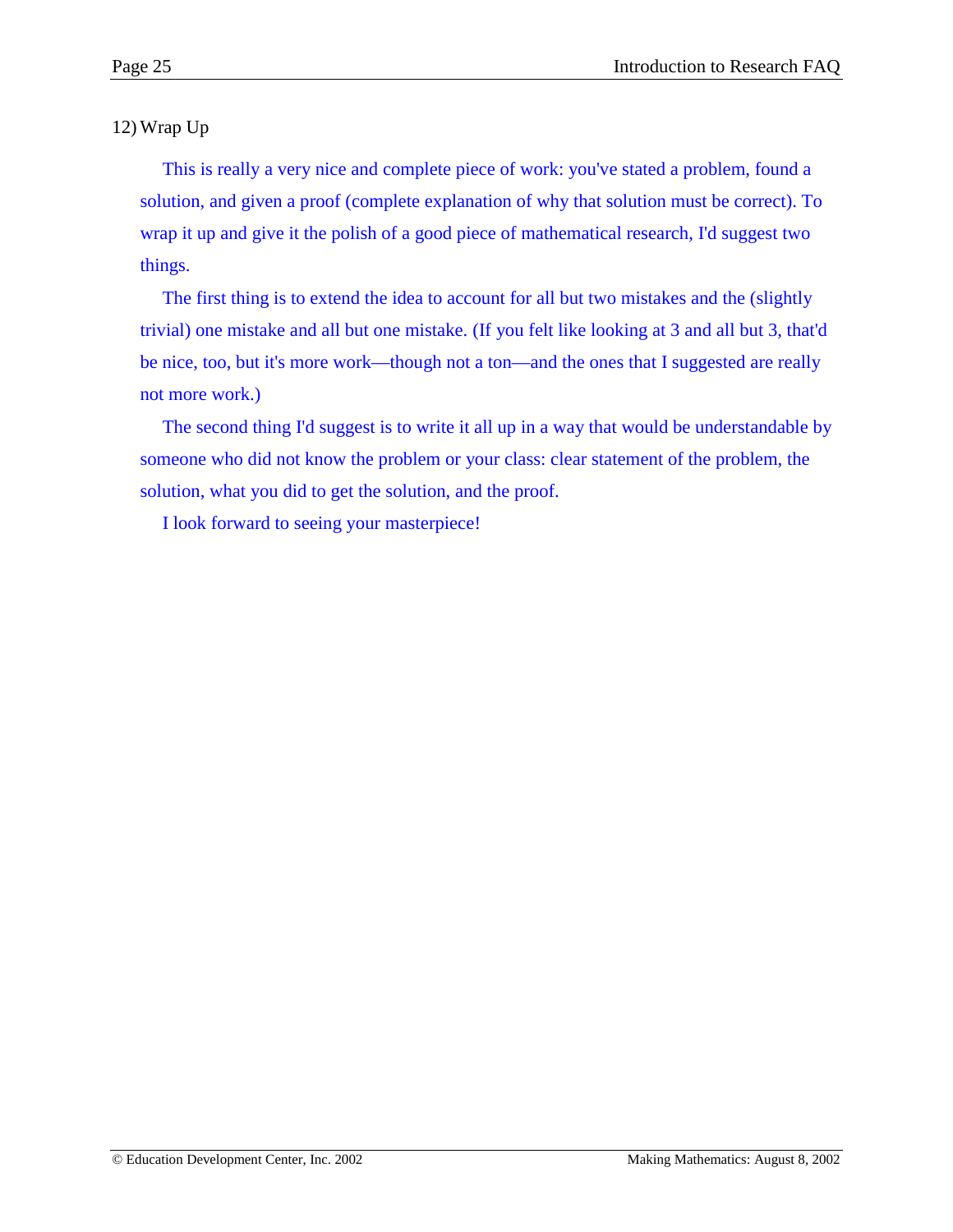# <span id="page-25-0"></span>**APPENDIX B**

### **Advice for Keeping a Formal Mathematics Research Logbook**

As part of your mathematics research experience, you will keep a mathematics research logbook. In this logbook, keep a record of everything you do and everything you read that relates to this work. Write down questions that you have as you are reading or working on the project. Experiment. Make conjectures. Try to prove your conjectures. Your journal will become a record of your entire mathematics research experience. Don't worry if your writing is not always perfect. Often journal pages look rough, with notes to yourself, false starts, and partial solutions. However, be sure that you can read your own notes later and try to organize your writing in ways that will facilitate your thinking. Your logbook will serve as a record of where you are in your work at any moment and will be an invaluable tool when you write reports about your research.

Ideally, your mathematics research logbook should have pre-numbered pages. You can often find numbered graph paper science logs at office supply stores. If you can not find a notebook that has the pages already numbered, then the first thing you should do is go through the entire book putting numbers on each page using pen.

- Date each entry.
- Work in pen.
- Don't erase or white out mistakes. Instead, draw a single line through what you would like ignored. There are many reasons for using this approach:
	- Your notebook will look a lot nicer if it doesn't have scribbled messes in it.
	- You can still see what you wrote at a later date if you decide that it wasn't a mistake after all.
	- It is sometimes useful to be able to go back and see where you ran into difficulties.
	- You'll be able to go back and see if you already tried something so you won't spend time trying that same approach again if it didn't work.
- When you do research using existing sources, be sure to list the bibliographic information at the start of each section of notes you take. It is a lot easier to write down the citation while it is in front of you than it is to try to find it at a later date.
- Never tear a page out of your notebook. The idea is to keep a record of everything you have done. One reason for pre-numbering the pages is to show that nothing has been removed.
- If you find an interesting article or picture that you would like to include in your notebook, you can staple or tape it onto a page.